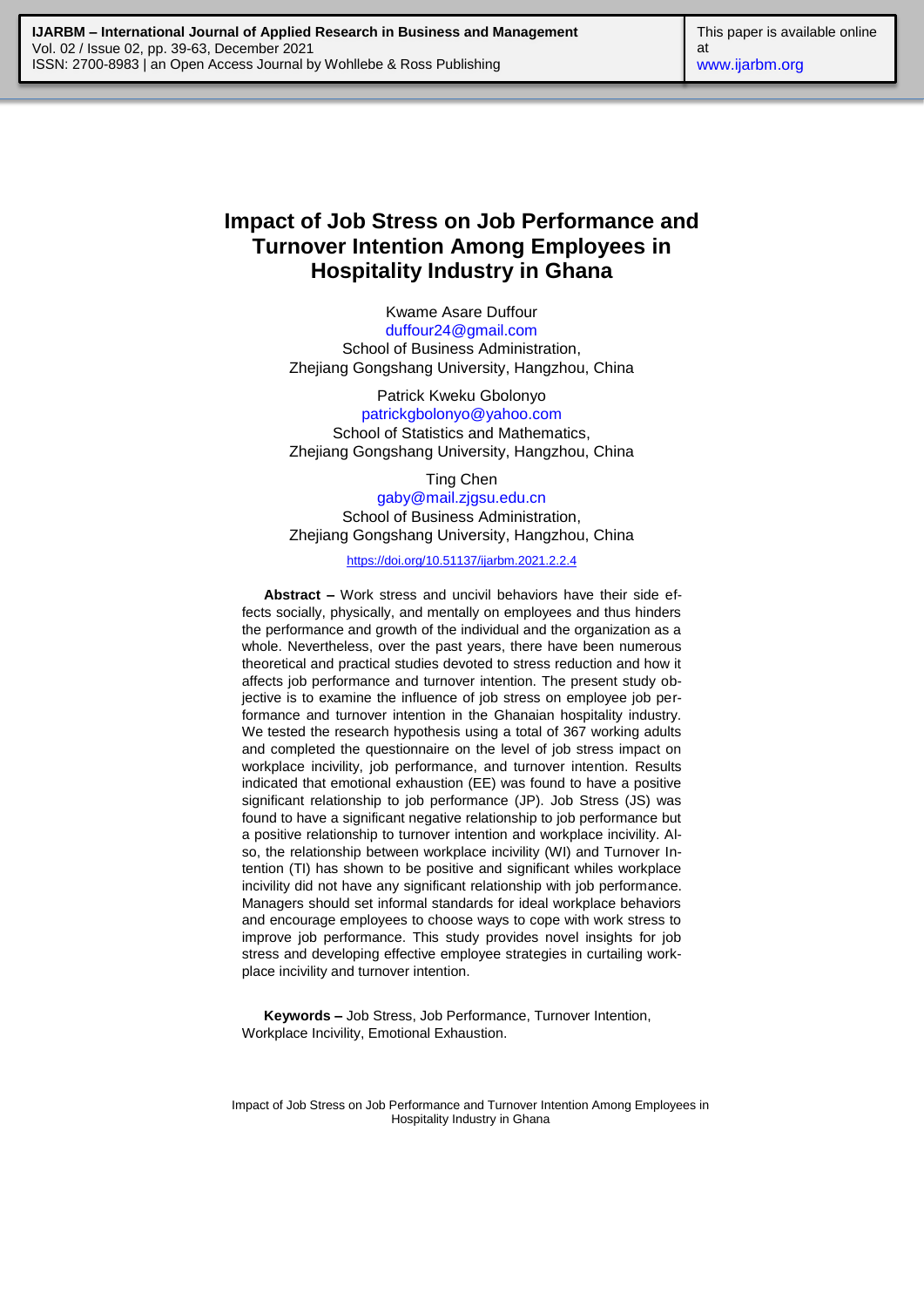## **1 Introduction**

The nature of work in running todays' organization has gone through various changes within the last century and affected every aspect of professionals around the globe. Over the past few decades, job stress has materialized as an increasing problem in an organization. It is costly and a setback in the western part of the world, specifically in the United States (Siu et al., 2003). Stress is a demanding obstacle that influences the effectiveness, efficiency, and performance of an organization. The sources of stress originate from various forms of business lifestyles. In conservation of resource theory (COR), job stress can be described as the feeling of stress at the workplace. The COR theory explains that employees experience stress when: they have the fear of losing resources on hand; deprived of their resources; or with required resources on hand, they are not able to complete their task in accomplishing their stated goals (Akgunduz, 2014). Stress is when an individual is faced with choices on how your body will react to demand or threat which is uncertain and vital. Stress founding researcher Hans Selye, 1936 defines stress as the drive, mental or emotional strain exerted on an individual and who repel these forces in a strive to ratify its true state. In 1956, he came out with the view that stress is not necessarily something negative, but it depends on how the individual handles it.

Organizations need to achieve their goals in a competitive industry and this makes employers demand job performance increases for employees (Akgunduz, 2014). Smith and Goddard (2002) define high job performance as the management of human capital, management of time, and being costefficient in utilizing organizational resources to accomplish the task on time. Employees' high job performance gives them a sense of satisfaction, increase in skills, self-confidence, and job involvement in the organization (Fay & Sonnentag, 2002). In other, for employees to perform at their maximum performance, it will depend on the working environment and the capability of the employee. Therefore, the expected level of performance from employees will need careful recruitment for the specific employee to be on duty to perform (Van Yperen & Hagedoorn, 2003). This study seeks to examine the impact of job stress on employee performance and turnover intention among employees in the hospitality industry in Ghana. To the best of the knowledge of the researcher, the present study will contribute to filling the gap that exists in research on job stress and its impact on employee job performance and turnover intention in the context of Ghana. The introduction of emotional exhaustion as the moderator also helps in explaining the link between workplace incivility and job performance.

## **2 Theoretical Review**

Impact of Job Stress on Job Performance and Turnover Intention Among Employees in Hospitality Industry in Ghana Workplace incivility refers to "low-intensity behavior designed to hide the purpose of injury and violate mutually respectful work standards (Andersson & Pearson, 1999). Also, employee turnover refers to the phenomenon of employees voluntarily leaving the organization (Shaw et al., 2005). Job performance describes the activities or procedures related to the formal duties, tasks, and responsibilities required for the job (Carpini et al., 2017). In this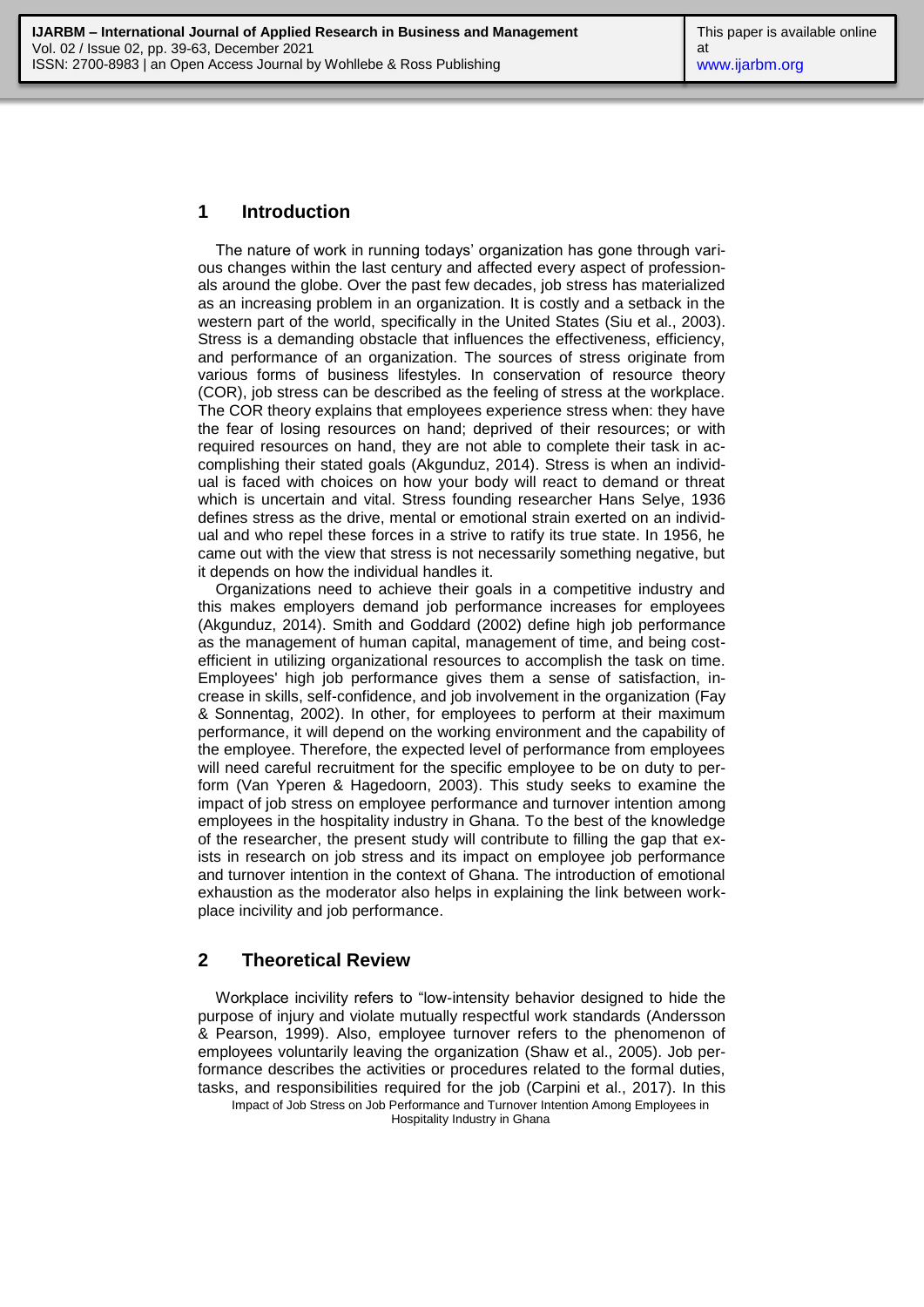study, cognitive appraisal theory invented by Richard Lazarus and colleagues (Folkman & Moskowitz, 2004) to elaborate on coping responses to stressful situations was adopted. Appraisals are inversely related to dimensions in a way that their explanation of features of events combine to cause particular emotions, while dimensions are original genes of emotions. How an individual evaluates an encounter with the environment in which he/she lives concerning his /her well-being is known as cognitive appraisal. In primary appraisal, the person evaluates whether he or she has anything at stake in this encounter. In secondary appraisal, the person evaluates if there is anything to outwit or prevent harm or to improve the prospects for benefit. Primary and secondary appraisals link up to determine whether the personenvironment transaction is seen as important for well-being, and if so, whether it is primarily threatening (containing the possibility of harm or loss), or challenging (holding the possibility of mastery or benefit). Folkman & Lazarus (1985) defined coping as the dynamic behavior of an individual and his/her management of inner and outer demands that are appraised and over his/her resources on hand. In real-life events, how a person experiences something that has occurred will depend on his/her instinct and conscience of what has happened. When there is no psychological arousal concerning the happened event, the person will react positively or negatively to what happened. After these occurrences, the individual starts to develop some thoughts on the cause of the event. A sequence of cognitive appraisal theory is realized in this scenario. There are particularly two well-known functions of coping, First, controlling or managing stressful emotions (emotions-focused coping). The second function has to do with changing the environment concerning the discomfort (problem-focused coping). Previous research results showed that both coping mainly involve both functions. Why Appraisal Theory: A stressed person feels emotionally upset and uneasy in the environment he/she has an attachment to. Appraisal theory will help to understand the theoretical picture for examining emotional differentiation (C. A. Smith et al., 2014). As in most current approaches to emotion (e.g., Frijda (1987)), emotions are viewed as largely adaptive responses to the perceived environmental demands confronting an individual, with emotion viewed, in part, as a signal system that serves important adaptational functions (Simon, 1967). Different emotions are generated by situations that have different types of adaptational priorities.

#### **2.1 Hypothesis Development and Conceptual Framework**

#### **2.1.1 Job Stress and Workplace Incivility**

Impact of Job Stress on Job Performance and Turnover Intention Among Employees in Some of the elements responsible and dominant in creating stress among employees in Ghana are job content and demands, role conflict, and low salaries. These elements were used in figure 1 to elaborate on the causes and definition of job stress. Job content and demands refer to all aspects of a job, including the cost of the staff performing the duties required for the job (Bakker & Demerouti, 2007). Role conflict arises when the role requirements of an employee are contradictory to the other (Settles et al., 2002). Lastly, when the effort of employees is not rewarded to expectation and satisfaction, this creates stress among them and results in workplace incivility and job performance. Bacharach, Bamberger, and Sonnenstuhl (2002) found that

Hospitality Industry in Ghana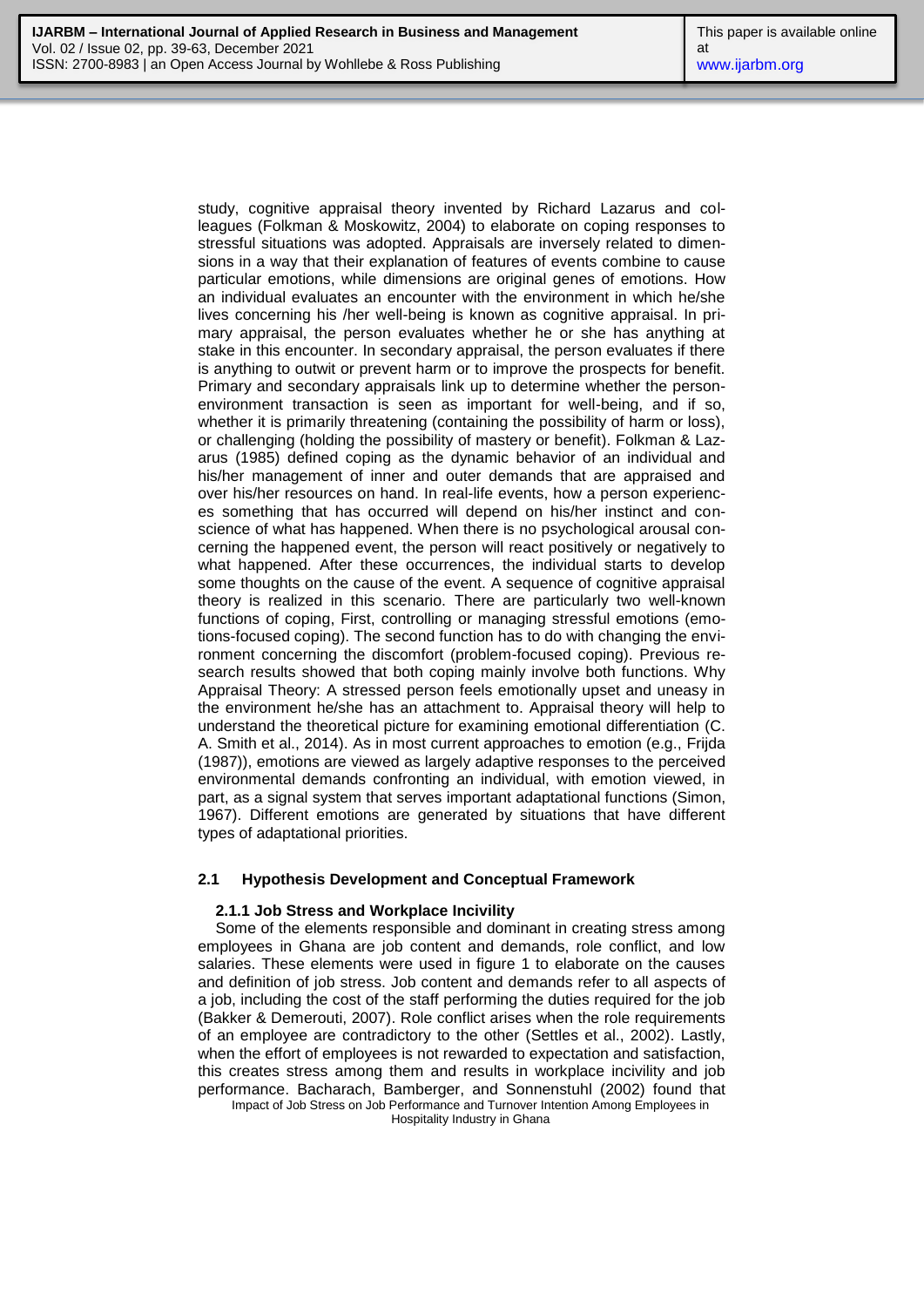work-related stress leads to higher levels of employees who drink alcohol in the workplace. Employees are forced to drink to cope with stressful working conditions. Bruk-Lee and Spector (2006) reported that there was a positive correlation between social stressors and counterproductive workplace behavior (CWB), and more people interacting with their peers under pressure than those who experienced a healthy interaction. Bowling and Eschleman (2010) prove that role-related stressors, organizational limitations, and interpersonal conflicts are related to CWB and that different types of stressors in the workplace have similar negative consequences. In addition to many studies citing a positive correlation between stress and workplace incivility, Lau, Au, and Ho (2003) published a meta-analysis report indicating that stress in the workplace was positively correlated with violence, substance abuse, absenteeism, and robbery. Our study correlates the relationship between stress and uncivilization with instances of an uncivilized work environment caused by uncivilized work, as supported by Penney and Spector (2005). Therefore, the following hypothesis is proposed

*H1: Job stress is positively related to workplace incivility.*

#### **2.1.2 Workplace Incivility and Job Performance**

Workplace incivility impacts can affect the ability of current employees to perform their tasks in various ways (Pearson & Porath, 2005). First, workers exposed to rigor in the workplace may not be able to perform all the tasks required for the job within a relatively narrow range of cognitive options. Rude behavior in the workplace can cause subjective emotional reactions in employees and lead to cognitive decline (Griffin & Clark, 2014; Sakurai & Jex, 2012). Victims can have various forms of selective prosecution (Judge et al. 2001). For example, the ability of employees to learn and understand several daily tasks simultaneously is limited by negative emotional reactions (T. Foulk et al., 2016). Their ability to remember and use knowledge in the workplace will also be affected (Nicholson & Griffin, 2014). Therefore, workers facing rudeness at work will reduce their chances of getting the job done at work. The task-oriented cognitive resources of employees are distracted by rude behavior (T. A. Foulk et al., 2018; Porath & Erez, 2007). According to Affective Events Theory (AET), victims can recall tense events, assess the legitimacy of peer behavior, and consider different responses to rude behavior (Porath et al., 2008; Sakurai & Jex, 2012). Ciarocco, Vohs, and Baumeister (2010) believe that stressful emotions and events can promote the active exploration of thoughts and emotions. While there are some benefits, it can destroy employee-focused cognitive resources and reduce their ability to perform this role. Based on the preceding discussion, the following hypothesis is proposed

*H2: Workplace incivility is positively related to job performance.*

#### **2.1.3 Workplace Incivility and Turnover Intention**

The employee's decision to leave the organization is costly to both the individual and the organization (Lee et al., 2004). The calculation of personnel costs usually considers three main factors, including redundancy, replacement, and training costs (Cascio, 1984). Starr et al. (2005) pointed out that the average employee turnover rate in the United States is about 15%; however, this varies from industry to industry. Abuse is a daily phenomenon,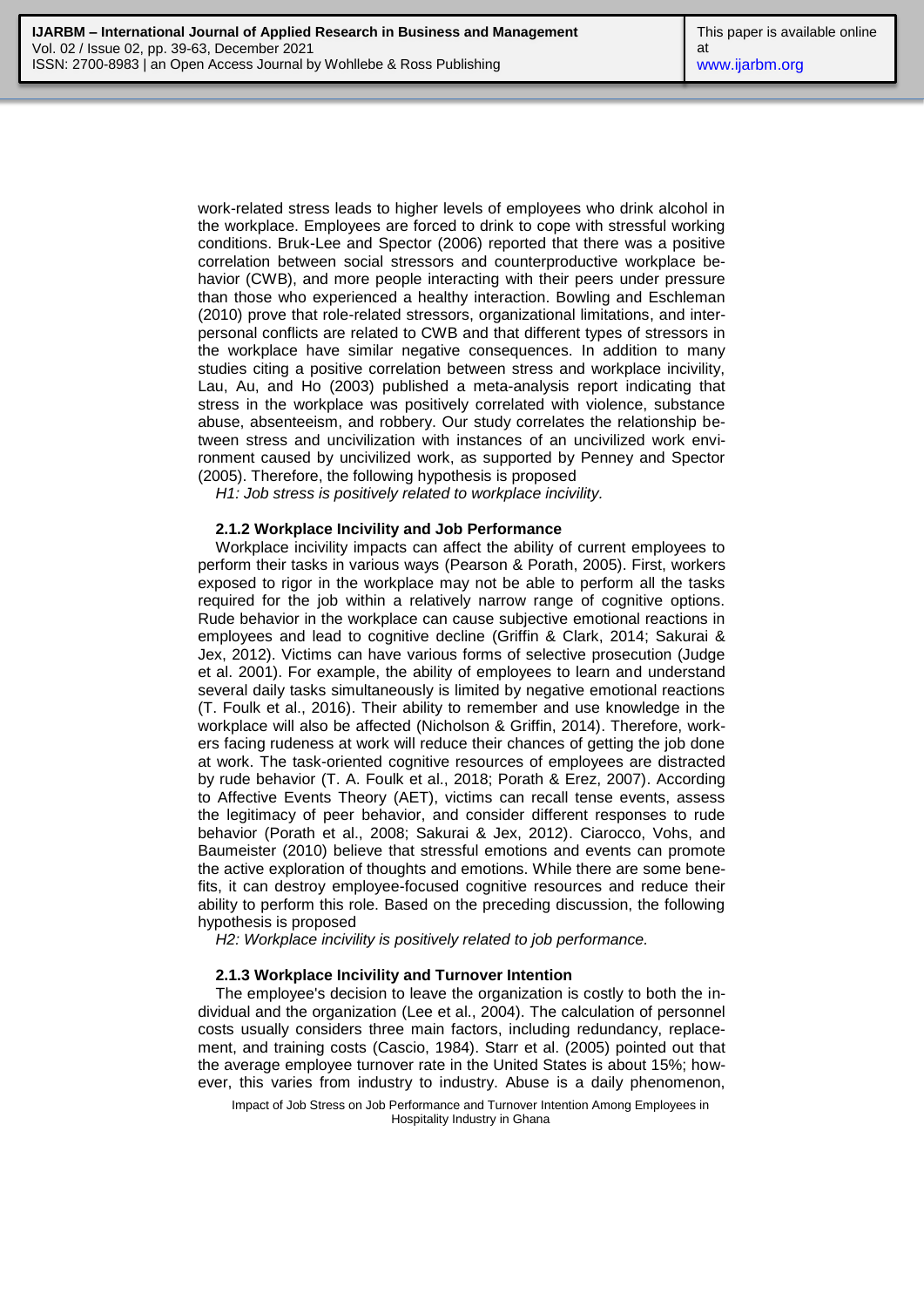many organizations are often unaware of its damaging effects, and most executives are reluctant to deal with it. Pearson and Porath (2005) found that targets with disabilities, witnesses, and other participants reported that their actions would undermine the organizational value and waste organizational resources. Due to their experience with disability, employees noticed a decrease in labor, working hours, and job performance. Some employees even resigned due to the influence of this subtle form of deviation. There is evidence that organizations that promote a relationship-oriented culture experience more voluntary service than those that do not (Sheridan, 1992). Hansen (1993) found evidence that victims of workplace abuse may consider leaving the organization voluntarily, whether by relocating the headquarters or voluntarily leaving the company. As mentioned above, leaving a job due to a lot of activities can lead to burnout, which can lead to a change of intention. In other words, doing nothing leads to burnout, which in turn leads to sales intent. Based on the theoretical rationale discussed above and previous findings on the subject, we propose the following hypothesis

*H3: Workplace incivility is positively related to turnover intention.*

#### **2.1.4 Emotional Exhaustion Impact on Workplace Incivility and Job Performance**

In many cases, the resources available to people are limited and environmental factors such as uncivilized work (uncivilized colleagues, clients, managers) quickly deplete these resources. When these resources fall to a certain level, these people are exhausted (Neveu, 2007). The COR theory also suggests the loss of physical, emotional, and cognitive resources due to the uncivil behavior of colleagues. In addition to the mechanisms of resource availability, the loss of resources due to the uncivil behavior of colleagues seems to depend on human reaction. The reduction of resources is an important aspect of emotional distress (Neveu, 2007). Like COR theory, AET helps explain how rude behavior from colleagues affects emotional fatigue in frontline workers. In particular, workplace accidents are believed to be one of the main causes of employee emotional reactions. The work environment (i.e., uncivilized colleagues) is not only the emotional state of the staff (i.e., fatigue, anxiety, misery, anger) but also their behavioral reactions (emotional work, quality of service, organizational commitment), (Weiss & Cropanzano, 1996). Given the relationship between stress, emotional exhaustion, and job performance in the Koeske and Koeske (1993), the current study highlights the negative effects of emotional fatigue on the performance of front-line staff. This is confirmed by the COR theory, which shows that people always suffer negative psychological consequences that cause emotional fatigue in the face of the demands of social interaction and the threat of loss of resources (Hobfoll, 2001). Therefore, the following assumptions are made

*H4: Emotional exhaustion moderates the relationship between workplace incivility and job performance.*

#### **2.1.5 Job Stress and Job Performance**

Stress is also related to "demand" and "resources". Demands are the expectations, situations, and circumstances of an organization, and resources are used to meet the demands. If resources are sufficient to meet demand, stress levels are minimized. Different employees appreciate the workload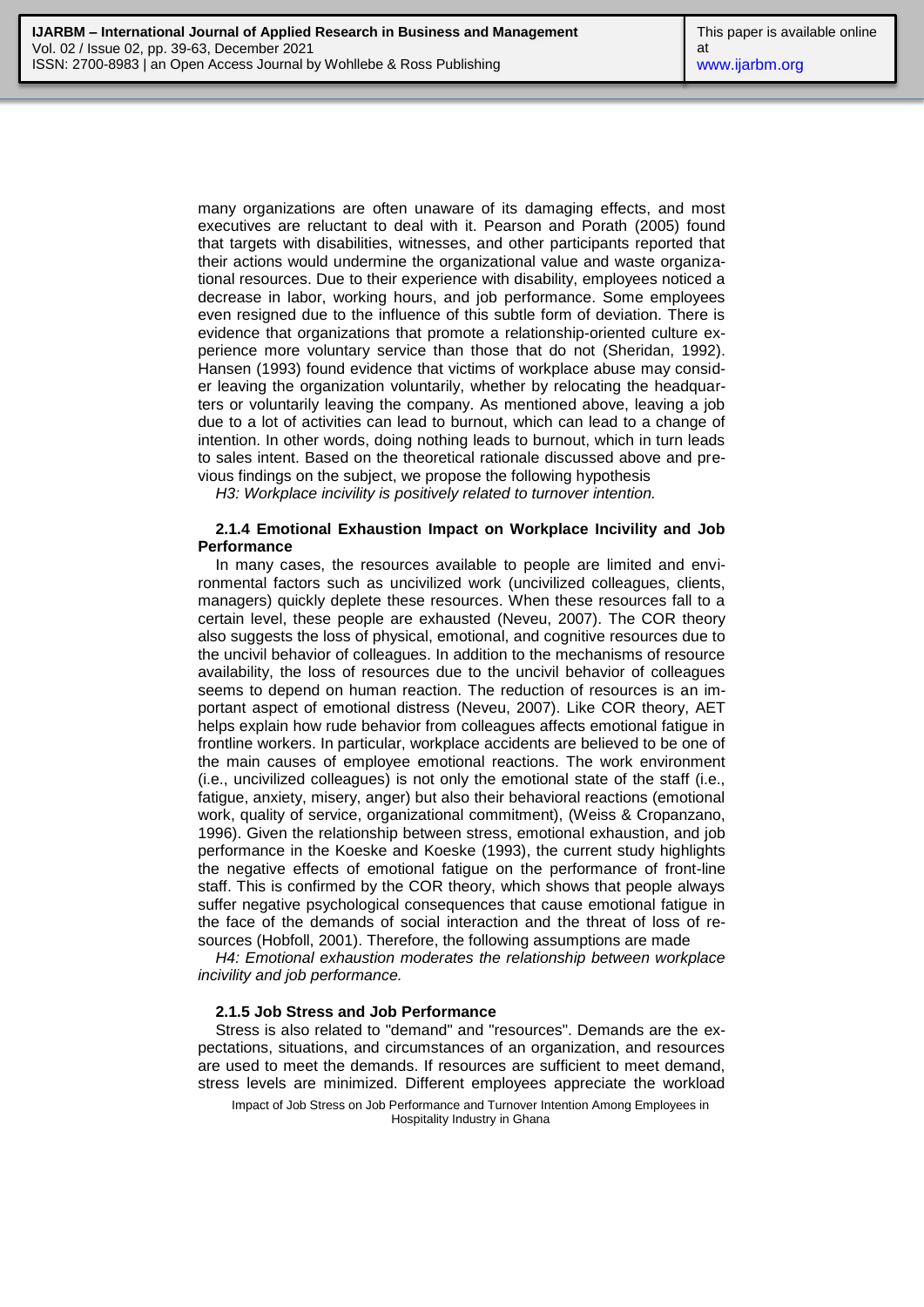differently. Some are convenient to handle at work, while others are difficult to manage. If the demands of a person's role are opposite, it causes role conflict. This is a critical situation because meeting the demands of one role makes it difficult to meet the demands of another role. When an employee believes their efforts will not bear fruit this causes stress between them and therefore reduces their performance. By paying more, companies can recruit talented and motivated employees, which is one of the highest operating costs for a business. The effects of stressors, such as role conflicts and role ambiguity, have been shown to negatively affect the ability of employees to perform their tasks (Jackson & Schuler, 1985). In short, as Jex (1998) concludes, increased stress reduces work performance. Therefore, stress at work is believed to have a direct negative impact on work performance. Based on the theoretical arguments discussed above, we propose the following hypothesis

*H5: Job stress has a direct positive influence on job performance.*

#### **2.1.6 Job Stress and Turnover Intention**

High stress at work for experienced employees is always unhealthy, less motivated and less predictable, less determined to stay in Arshadi and Damiri (2013). Tett and Meyer (1993) argued that the intention to turn was a deliberate bias to reduce productivity and an intention to leave the job (Applebaum et al., 2010). A previous researcher found that higher stress levels increase the intention to change (Applebaum et al., 2010; Chen et al., 2010). Noor and Maad (2009) have confirmed links between stress and intentions for change. Furthermore, Arshadi and Damiri (2013) found that stress at work is strongly associated to rotate. Extreme stress at work negatively affects an individual's performance and also leads to undesirable behavior and attitude outcomes at work (Barling et al., 2005). High work-related stress provokes a rotational response (Sawyerr et al., 2009). Feeling stressed, such as emotional exhaustion, not only lowers the level of job satisfaction, it can also increase employees' intention to quit. Therefore, employees who experience high levels of stress at work are expected to leave the organization more frequently (Shih-Tse Wang, 2014). Therefore, we propose the following hypothesis:

*H6: Job stress has a direct positive influence on turnover intention.*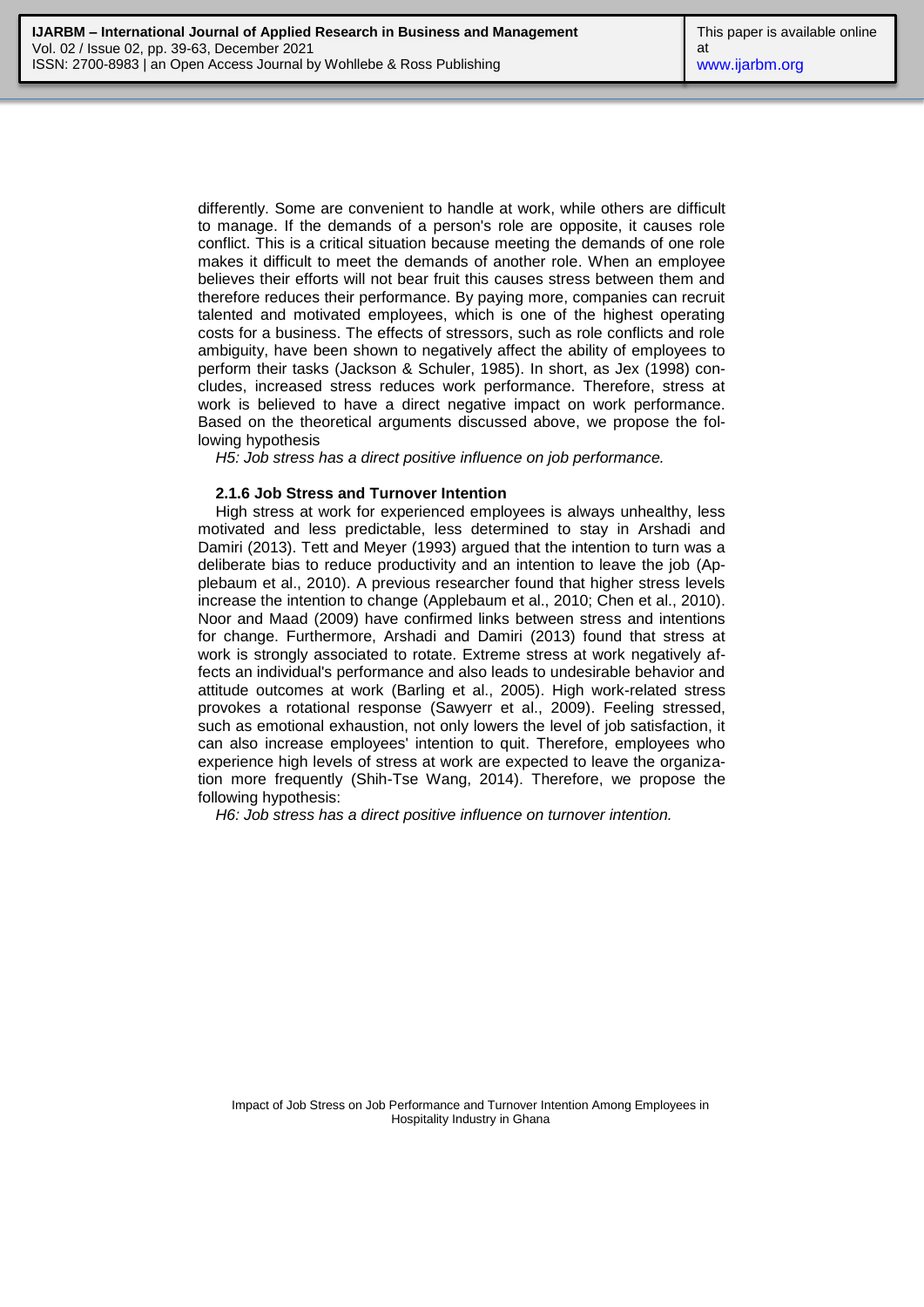

**Figure 1:** Conceptual Model

## **3 Methodology**

#### **3.1 Participants, Procedure, and Measurement**

The study adopted a quantitative research approach and respondents were selected mainly from food and beverage service, event planning, and travel and tourism in Ghana. This study participants were employees of these service providers in the hospitality industry. A total of 500 employees were randomly contacted to participate in the survey, of which 367 participated representing a 73.4% response rate. A non-probability sampling technique (convenience sampling) was adopted for this study. The main data collection instrument used for the study is questionnaire administration with the selected sample population. The researchers used a 7-point Likert scale from strongly disagree, disagree, somewhat disagree, neutral, somewhat agree, agree, and strongly agree, to collect responses from the participants. The main data collection instruments used for the study are primary data and questionnaire administration which were subsequently analyzed via SPSS version 26.0 to assess the demographic information of respondents. Smart PLS 3.2.9 was employed to assess the measurement and the structural model (Henseler et al., 2015) using Partial Least Square. Job stress measurement items were adopted from Firth, et al. (2004). Workplace incivility was jointly composed of items taken from Cortina et al. (2001). Respondents were asked the rate of experiences of uncivil behaviors from coworkers. The emotional intention to leave the organization was adopted from Alnia cik et al. (2013), and Maslach and Jackson (1981). Job performance was measured using five items adapted from Liao and Chuang (2004) while the turnover intention was adapted from Netemeyer et al. (1997) and Brashear et al. (2003).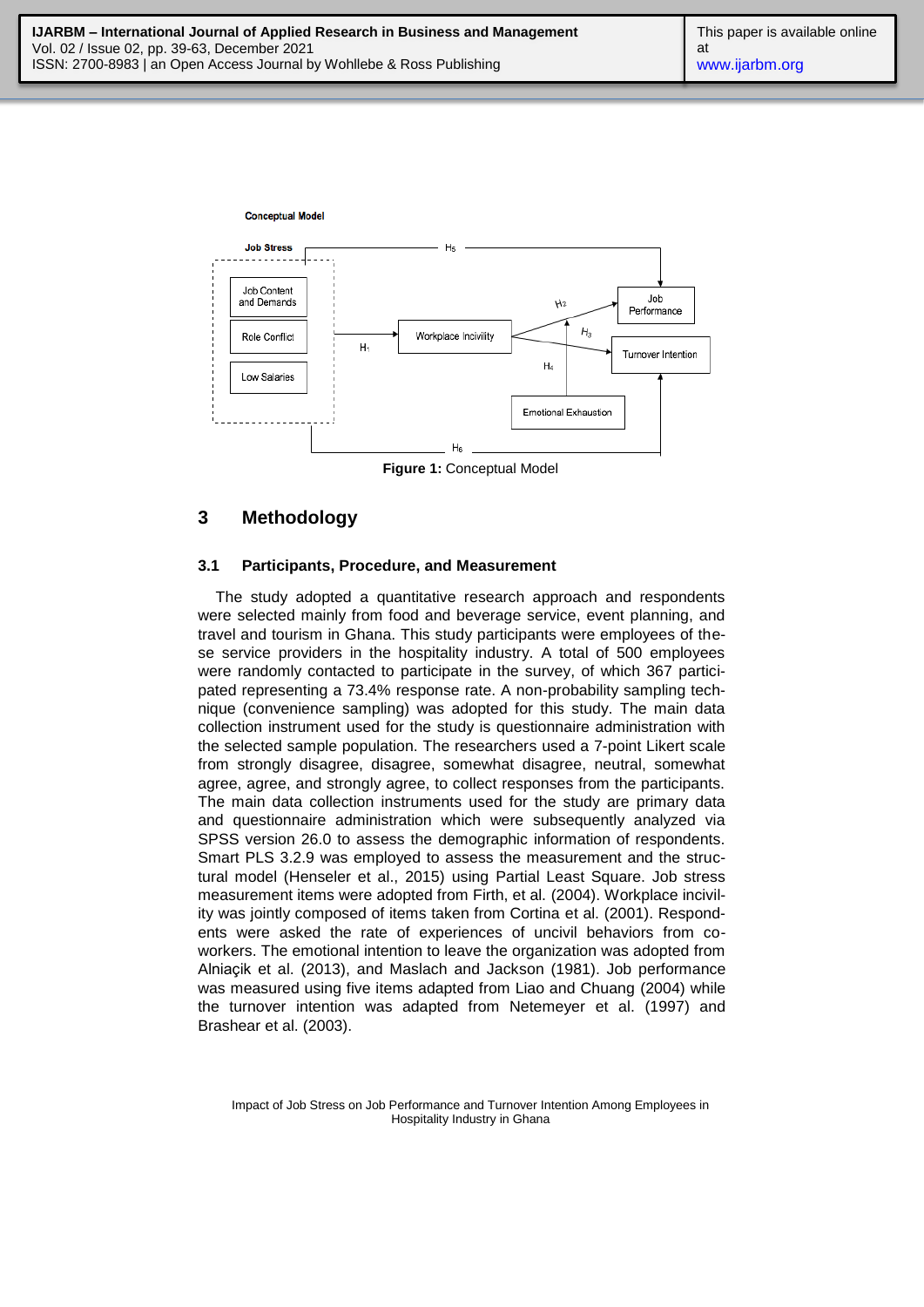### **4 Data Analysis**

The demographic characteristics of the respondents per the study are shown in Table 1. The study made use of 367 respondents of which the majority (58.3%) were females. Most of the respondents were between the ages of 31-40 years (50.1%) followed by 41-50 years (32.4%). With regards to their level of education, a greater number (80.4%) of them were those with bachelor's degrees and diplomas. As to which hospitality industry do each respondent work in, a majority (37.9%) of them worked at the food and beverages service followed by the event planning industry (34.3%).

| <b>Variables</b>         | <b>Measurement</b><br>ltems | <b>Frequency</b> | Percentage<br>(%) |
|--------------------------|-----------------------------|------------------|-------------------|
| Gender                   | Male                        | 153              | 41.4              |
|                          | Female                      | 214              | 58.3              |
| Age                      | $18-30$ years               | 37               | 10.1              |
|                          | 31-40 years                 | 184              | 50.1              |
|                          | 41-50 years                 | 119              | 32.4              |
|                          | 51 years and above          | 27               | 7.4               |
| <b>Educational Level</b> | Diploma                     | 120              | 32.7              |
|                          | <b>Bachelor</b>             | 175              | 47.7              |
|                          | Postgraduate                | 25               | 6.8               |
|                          | <b>Others</b>               | 47               | 12.8              |
| Which Hospitality        | Food and Beverages          | 139              | 37.9              |
| Industry do you          | Service                     |                  |                   |
| work in?                 | <b>Event Planning</b>       | 126              | 34.3              |
|                          | <b>Travel and Tourism</b>   | 95               | 25.9              |
|                          | Others                      | 7                | 1.9               |

**Table 1:** Statistics of Demographic Variables (N = 367)

*Note: N = Sample Size*

The study further employed SmartPLS version 3.2.9 to evaluate the composite reliability, internal consistency as well as discriminant validity of the measurement items (Table 2). Also, the result found that all the Cronbach's Alpha (CA) and Composite Reliability (CR) values of each construct surpass the threshold value of 0.70 suggesting constructs reliability and validity. At the same time, the Average Variance Extracted (AVE) values for each construct were significantly higher than the 0.50 threshold recommended by Hair et al. (2011).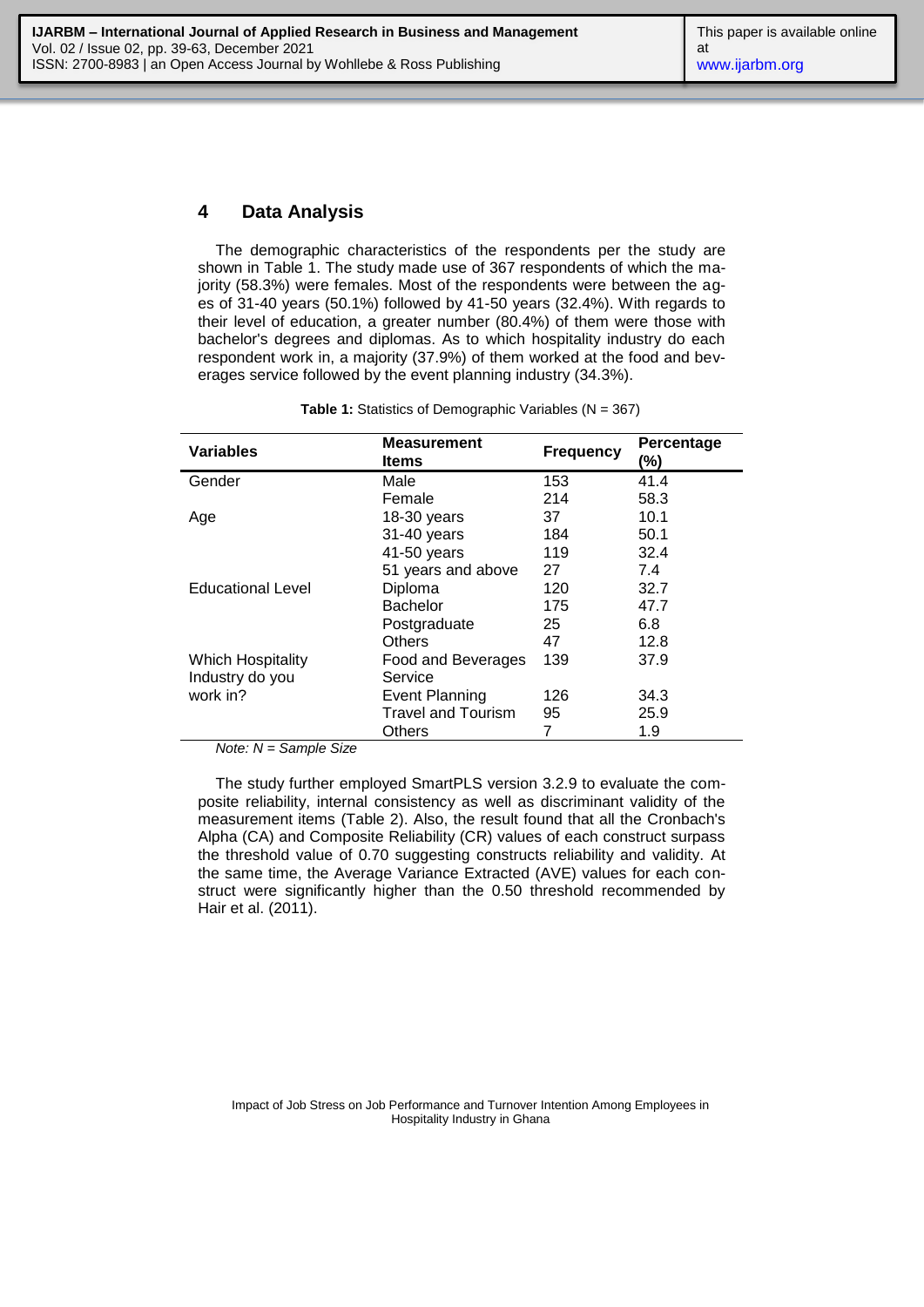| <b>Construct</b>             | <b>Loadings</b> | <b>CR</b> | <b>CA</b> | <b>AVE</b> | <b>Significance</b> |
|------------------------------|-----------------|-----------|-----------|------------|---------------------|
| Emotional<br>Exhaustion (EE) |                 | 0.897     | 0.847     | 0.685      | ***                 |
| EE                           | 0.779           |           |           |            |                     |
| EE <sub>2</sub>              | 0.839           |           |           |            |                     |
| EE3                          | 0.868           |           |           |            |                     |
| EE4                          | 0.822           |           |           |            |                     |
| Job<br>Performance<br>(JP)   |                 | 0.898     | 0.848     | 0.687      | ***                 |
| JP1                          | 0.843           |           |           |            |                     |
| JP <sub>2</sub>              | 0.846           |           |           |            |                     |
| JP3                          | 0.818           |           |           |            |                     |
| JP4                          | 0.807           |           |           |            |                     |
| Job Stress (JS)              |                 | 0.922     | 0.889     | 0.748      | ***                 |
| JS1                          | 0.845           |           |           |            |                     |
| JS <sub>2</sub>              | 0.849           |           |           |            |                     |
| JS3                          | 0.881           |           |           |            |                     |
| JS4                          | 0.884           |           |           |            |                     |
| Turnover<br>Intention (TI)   |                 | 0.890     | 0.835     | 0.669      | ***                 |
| TI1                          | 0.810           |           |           |            |                     |
| TI2                          | 0.813           |           |           |            |                     |
| TI3                          | 0.817           |           |           |            |                     |
| TI4                          | 0.831           |           |           |            |                     |
| Workplace<br>Incivility (WI) |                 | 0.917     | 0.879     | 0.733      | ***                 |
| WI1                          | 0.835           |           |           |            |                     |
| WI <sub>2</sub>              | 0.863           |           |           |            |                     |
| WI3                          | 0.856           |           |           |            |                     |
| WI4                          | 0.871           |           |           |            |                     |

| Table 2: Constructs Reliability and Validity |  |  |  |
|----------------------------------------------|--|--|--|
|----------------------------------------------|--|--|--|

*Note: CA = Cronbach's Alpha, CR = Composite Reliability, AVE = Average Variance Extracted*

Table 3 displays the result of another form of discriminant validity assessment using heterotrait-monotrait ratio (HTMT) to measure the strength of correlation among the constructs (Henseler et al., 2015). According to Henseler et al. (2015), the heterotrait-monotrait ratio (HTMT) values have to be less than 0.90 for good discriminant validity. As per the result in Table 4, the HTMT ratio values were significantly lower than the maximum restrictive benchmark of 0.90 evidencing discriminant validity of constructs.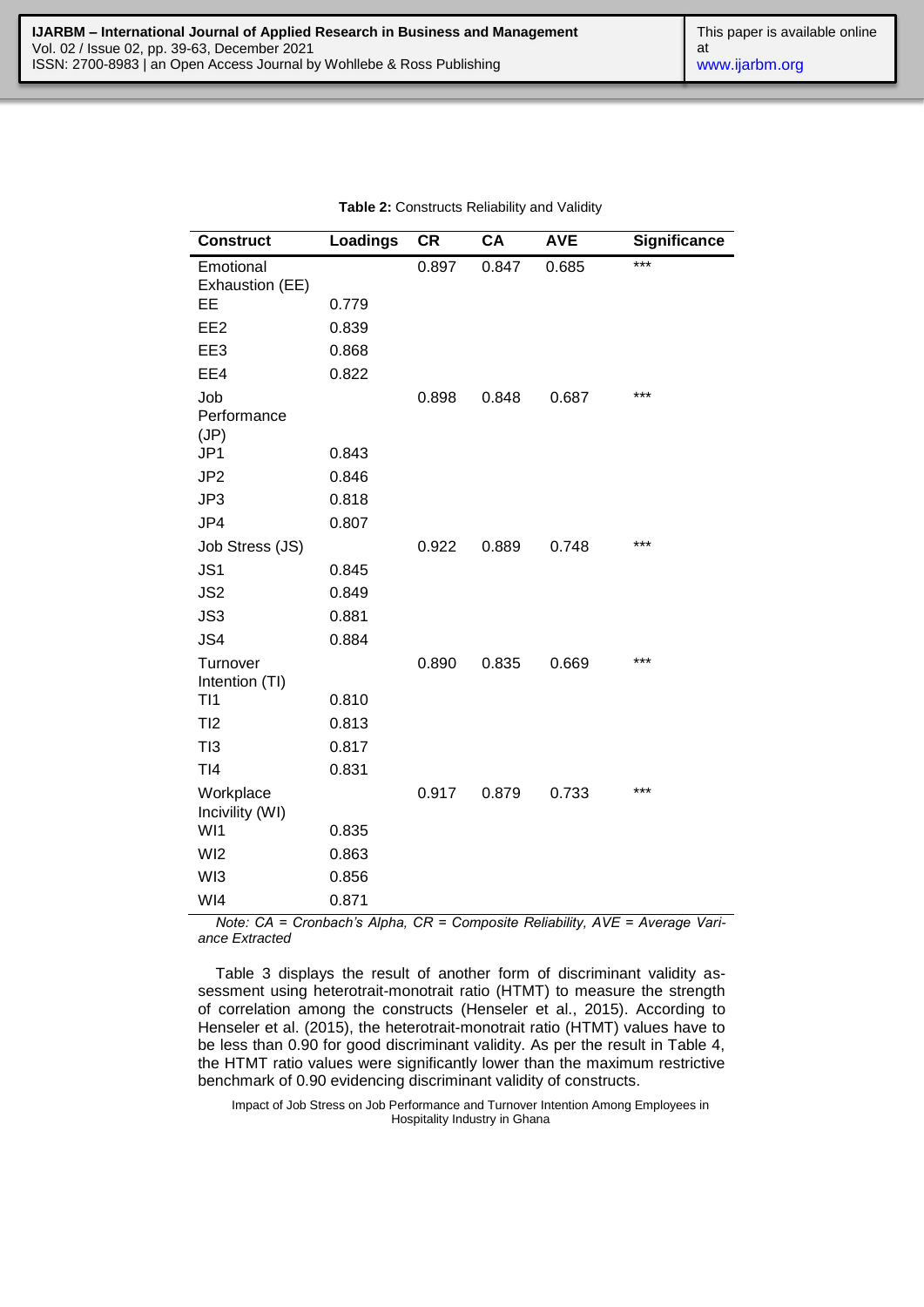| Table 3: Heterotrait-Monotrait ratio (HTMT) |  |
|---------------------------------------------|--|
|                                             |  |

| <b>Constructs</b> | EE    | JP    | JS    | Τl    | WI |
|-------------------|-------|-------|-------|-------|----|
| EЕ                |       |       |       |       |    |
| JP                | 0.540 |       |       |       |    |
| <b>JS</b>         | 0.064 | 0.071 |       |       |    |
| TI                | 0.080 | 0.062 | 0.442 |       |    |
| WI                | 0.112 | 0.105 | 0.422 | 0.340 |    |

*Note: EE = Emotional Exhaustion, JP = Job Performance, JS = Job Stress, TI = Turnover Intention, WI = Workplace Incivility.* 

We further determined the significance of the path coefficients as well as the indirect effect of the constructs via the bootstrap re-sampling function method (Hair et al., 2011) integrated into the SmartPLS to examine the hypothesized relationship (Henseler et al., 2015). The constructs' path coefficient is made up of standardized values ranging from -1 to +1. The closer the estimated path coefficients are to 1 and 0, the stronger and weaker the estimated relationship respectively, according to the standardized values. The path coefficient for the structural model displaying the direct and total effect of the hypothesis is shown in Table 4. The result revealed four (4) out of the seven (7) hypotheses tested were statistically significant. For example, Emotional Exhaustion (EE) was found to behave positive significant relationship to Job Performance (JP) ( $β = 0.832$ , t-value = 32.557, p-value = 0.001) while Job Stress (JS) was found to have significant negative and positive relationship to Turnover Intention (TI) ( $β = -0.411$ , t-value = 6.715, pvalue = 0.001) and Workplace Incivility (WI) ( $\beta$  = 0.387, t-value = 7.010, pvalue  $= 0.001$ ) respectively. At the same time, the relationship between Workplace Incivility (WI) and Turnover Intention (TI) has shown to be positive and significant ( $\beta$  = 0.140, t-value = 2.510, p-value = 0.012). However, Job Stress (JS)  $(8 = -0.019, t-value = 0.702, p-value = 0.483)$  and Workplace Incivility (WI) ( $β = -0.004$ , t-value = 0.053, p-value = 0.958) did not have any significant relationship on Job Performance (JP) respectively. In conclusion, Emotional Exhaustion (EE) was found not to moderate the relationship between Workplace Incivility (WI) and Job Performance (JP) ( $β = 0.038$ , t-value  $= 0.712$ , p-value  $= 0.477$ ).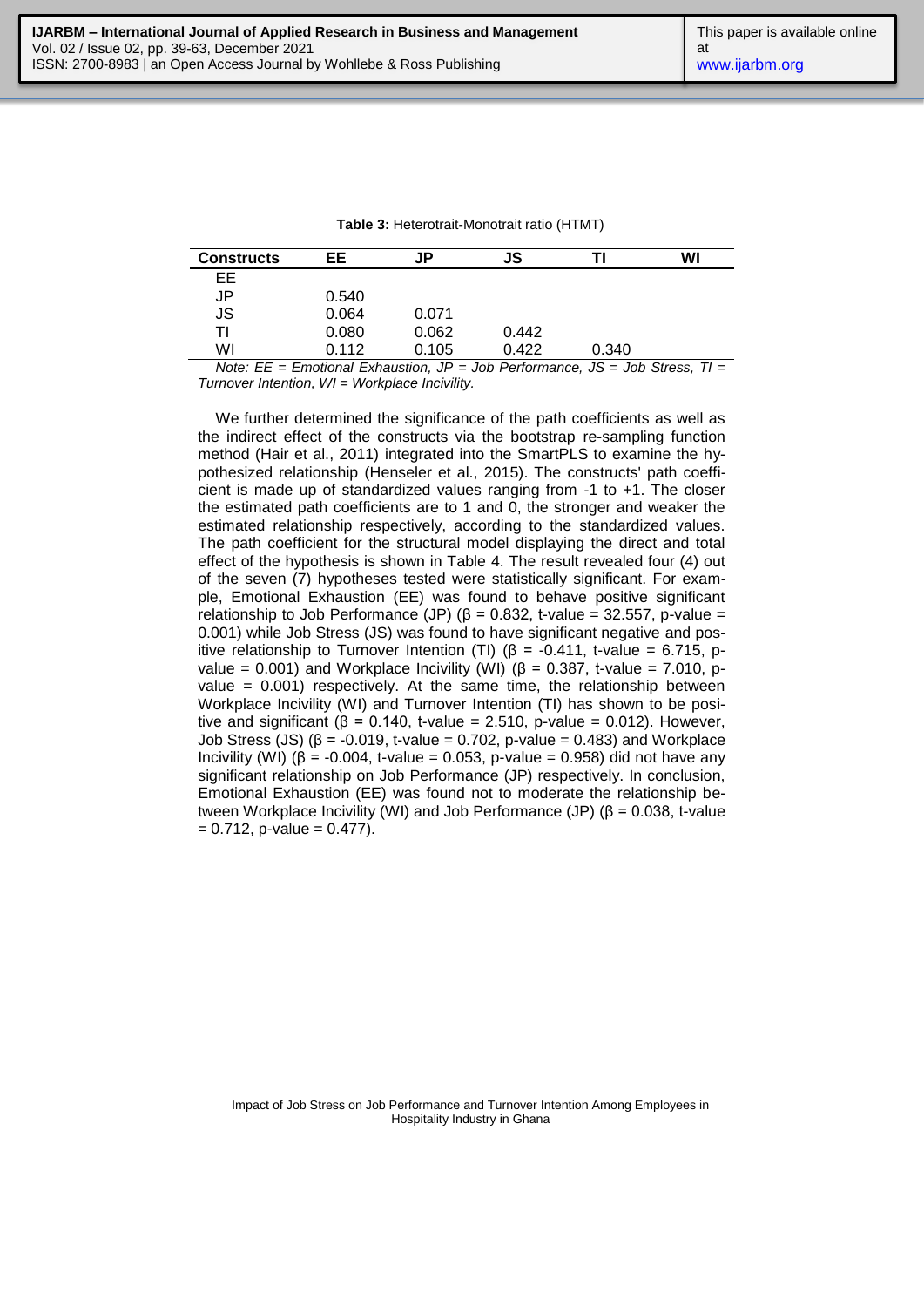| Significant and Supported                                                                                                                                                                                                                                                                                                          |
|------------------------------------------------------------------------------------------------------------------------------------------------------------------------------------------------------------------------------------------------------------------------------------------------------------------------------------|
| Not Significant and                                                                                                                                                                                                                                                                                                                |
| Significant and Supported                                                                                                                                                                                                                                                                                                          |
| Significant and Supported                                                                                                                                                                                                                                                                                                          |
|                                                                                                                                                                                                                                                                                                                                    |
|                                                                                                                                                                                                                                                                                                                                    |
| Significant and Supported                                                                                                                                                                                                                                                                                                          |
| $\mathbf{A}$ $\mathbf{A}$ $\mathbf{A}$ $\mathbf{A}$ $\mathbf{A}$ $\mathbf{A}$ $\mathbf{A}$ $\mathbf{A}$ $\mathbf{A}$ $\mathbf{A}$ $\mathbf{A}$ $\mathbf{A}$ $\mathbf{A}$ $\mathbf{A}$ $\mathbf{A}$ $\mathbf{A}$ $\mathbf{A}$ $\mathbf{A}$ $\mathbf{A}$ $\mathbf{A}$ $\mathbf{A}$ $\mathbf{A}$ $\mathbf{A}$ $\mathbf{A}$ $\mathbf{$ |

| <b>Table 4:</b> Structural Model Constructs Path Coefficients |  |
|---------------------------------------------------------------|--|
|---------------------------------------------------------------|--|

*Note: \*\*\*p-values <0.01, \*\*p-values <0.05, β = Coefficient, SD = Standard Deviation, EE = Emotional Exhaustion, JP = Job Performance, JS = Job Stress, TI = Turnover Intention, WI = Workplace Incivility.*

Table 5 summarizes the assessed result for the mediation role of Workplace Incivility (WI) to Job Performance (JP) and Turnover Intention (TI). From the result, it was revealed that the relationship between Job Stress (JS) and Turnover Intention (TI) was mediated by Workplace Incivility (WI) (β  $= 0.054$ , t-value = 2.283, p-value = 0.023).

**Table 5:** Mediation Role of Workplace Incivility (Specific Indirect effect)

| <b>Constructs Effect</b>           |              |       |       |         |
|------------------------------------|--------------|-------|-------|---------|
| $JS \rightarrow WI \rightarrow JP$ | -0.001       | 0.013 | 0.052 | O 959   |
| $JS \rightarrow WI \rightarrow TI$ | <u>በ በ54</u> | በ በ24 | 2.283 | በ በ23** |

*Note: \*\*p-values <0.05, JP = Job Performance, JS = Job Stress, TI = Turnover Intention, WI = Workplace Incivility.* 

Additionally, we evaluate the coefficient of determination via the R-Square adjusted to assess the amount of variation in the dependent constructs (such as Job Performance (JP), Turnover Intention (TI), and Workplace Incivility (WI)) that is explained by the independent construct. As shown in Table 6, the adjusted R-Square values of 0.704 (p-value = 0.001) revealed that Job Stress (JS), Workplace (WI), and Emotional Exhaustion (EE) jointly explained about 70.4% of the variability in the dependent variable, Job Performance (JP). Similarly, Job Stress (JS) and Workplace Incivility (WI) jointly explain about 23.6% (adjusted R-Square =  $0.236$ , p-value =  $0.001$ ) of the variability in the dependent variable, Turnover Intention (TI) even though Job Stress (JS) explains about 15% (adjusted R-Square = 0.150, p-value =0.001) of the variance in the dependent variable Workplace Incivility (WI).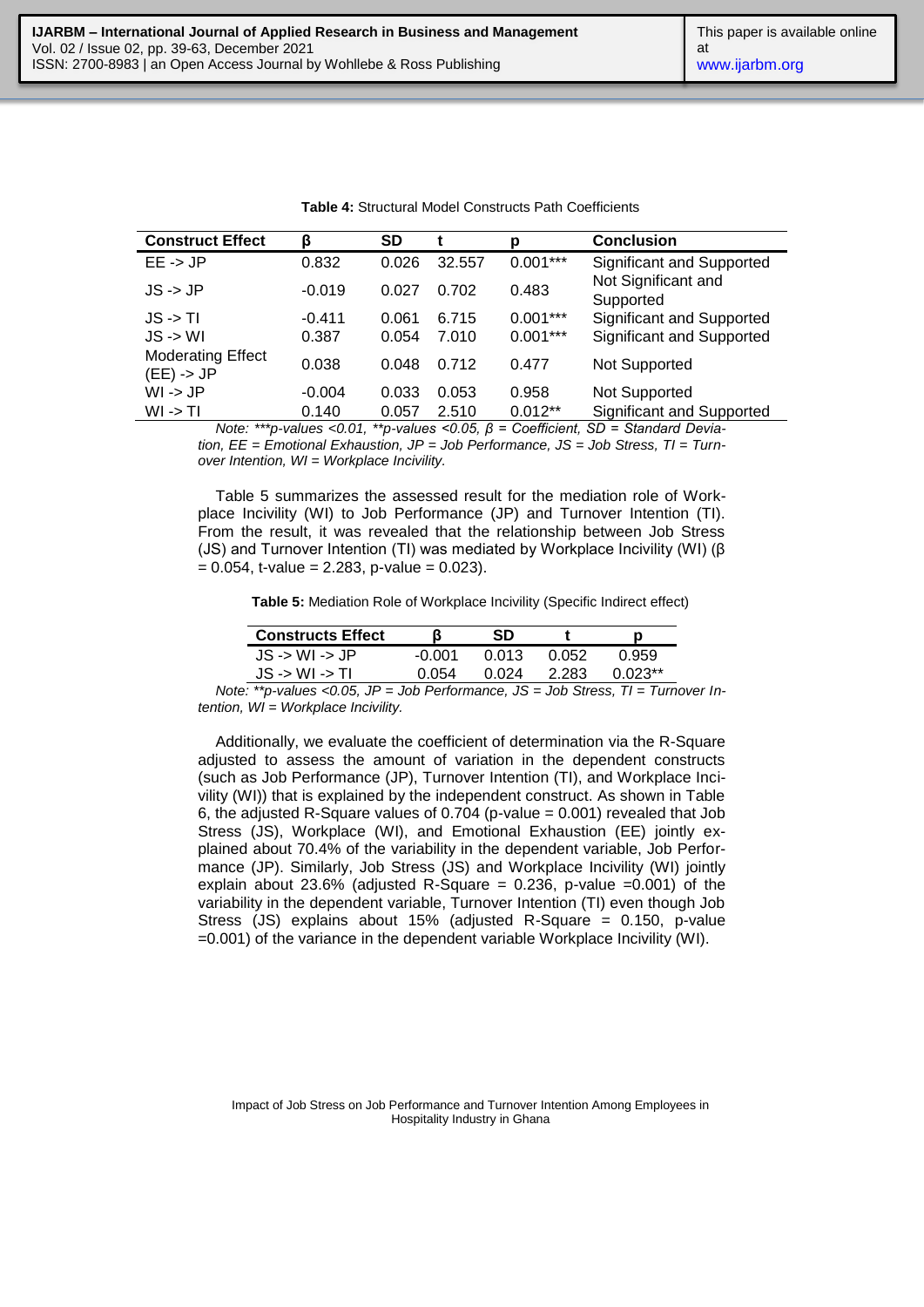| <b>Constructs Effect</b> | R <sup>2</sup> | SD    |        | D          |
|--------------------------|----------------|-------|--------|------------|
| Job Performance          | 0.704          | 0.036 | 19.442 | $0.001***$ |
| Turnover Intention       | 0.236          | 0.057 | 4.025  | $0.001***$ |
| Workplace Incivility     | 0.150          | 0.042 | 3.404  | $0.001***$ |

**Table 6:** Adjusted R-Square Statistics

*Note: \*\*\*p-values <0.01*

As per this study, we assess the effect size via the f-square statistics to determine the structural model's predictive strength (Table 7). The effect size was evaluated using Cohen's (1992) guideline where the f-square values less than 0.02 were considered as no effect, between 0.02 and 0.14 as a weak or small effect, between 0.15 and 0.34 as the medium effect, and 0.35 above as large effect. From Table 7, Emotional Exhaustion (EE) was found to have a significant large effect on Job Performance (JB) while Job Stress (JS) has been shown to have a significant medium effect on Turnover Intention (TI) and Workplace Incivility (WI). However, there was no significant effect of Job Stress (JS) and Workplace Incivility (WI) on Job Performance (JP) besides Workplace Incivility (WI) having a significant small effect on Turnover Intention (TI). Again, there is no significant moderating effect of Emotional Exhaustion (EE) on Job Performance (JP).

|  |  | Table 7: F-Square Statistics (Effect Size) |  |  |  |
|--|--|--------------------------------------------|--|--|--|
|--|--|--------------------------------------------|--|--|--|

| <b>Constructs Effect</b>                   | <b>Effect Size (F-Square)</b> |
|--------------------------------------------|-------------------------------|
| Emotional Exhaustion -> Job Performance    | 2.188****                     |
| Job Stress -> Job Performance              | $0.003*$                      |
| Job Stress -> Turnover Intention           | $0.196***$                    |
| Job Stress -> Workplace Incivility         | $0.183***$                    |
| Moderating Effect (EE) -> Job Performance  | $0.005*$                      |
| Workplace Incivility -> Job Performance    | $0.003*$                      |
| Workplace Incivility -> Turnover Intention | $0.026**$                     |

*Note: Less than*  $0.02^*$  *= no effect, from 0.02 to 0.14\*\* = small/weak effect, 0.15 to 0.34\*\*\* = medium effect, 0.35\*\*\*\* and above = large effect*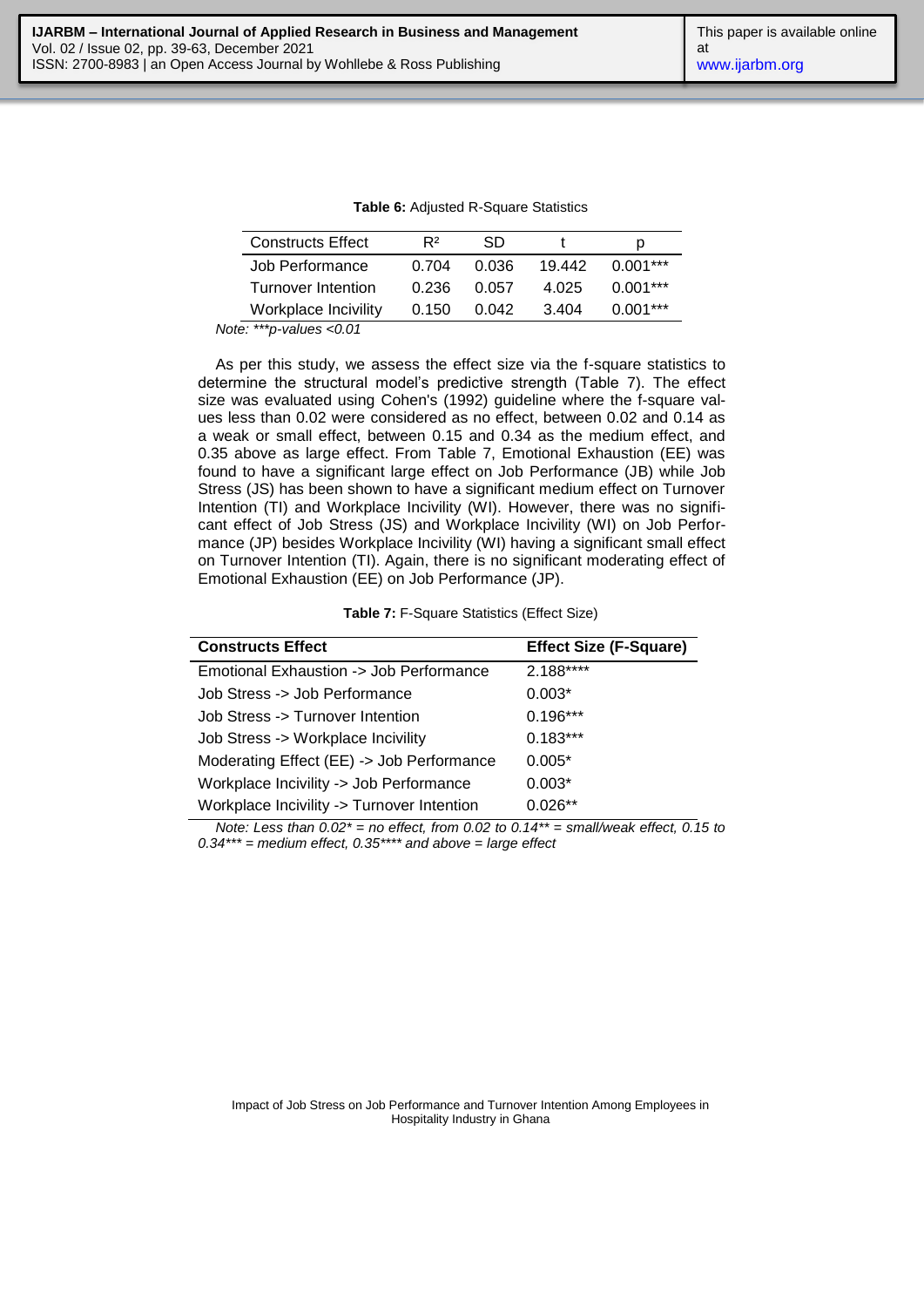

**Figure 2:** Structural model of Job Stress on job performance and turnover intention

## **5 Discussion and Implications**

The study investigation tested a model of job stress on job performance and turnover intention among employees in the hospitality industry in Ghana. Results indicated clear support for the model as demonstrated in Figure 1: job stress was positively associated with workplace incivility *(H1)*. Also, workplace incivility was negatively associated with job performance *(H2)* whiles it was positively associated with turnover intention *(H3)*. Furthermore, the moderation effect of emotional exhaustion on workplace incivility and job performance was not significant *(H4)*. In addition, job stress was negatively associated with job performance *(H5)* but was positively associated with turnover intention *(H6)*. The findings of the study were not influenced by common method variance which is a serious limitation in research on social and management sciences. According to Nunnally and Bernstein (1994) and Fornell and Larcker (1981), the Composite Reliability and Cronbach's Alpha values have to be more than 0.70 to guarantee the reliability and validity of the constructs. The loading for all the measurement items was significantly higher than the 0.708 benchmarks according to Hair et al. (2011). Table 8 displays the summary of the tested hypotheses base on the research findings.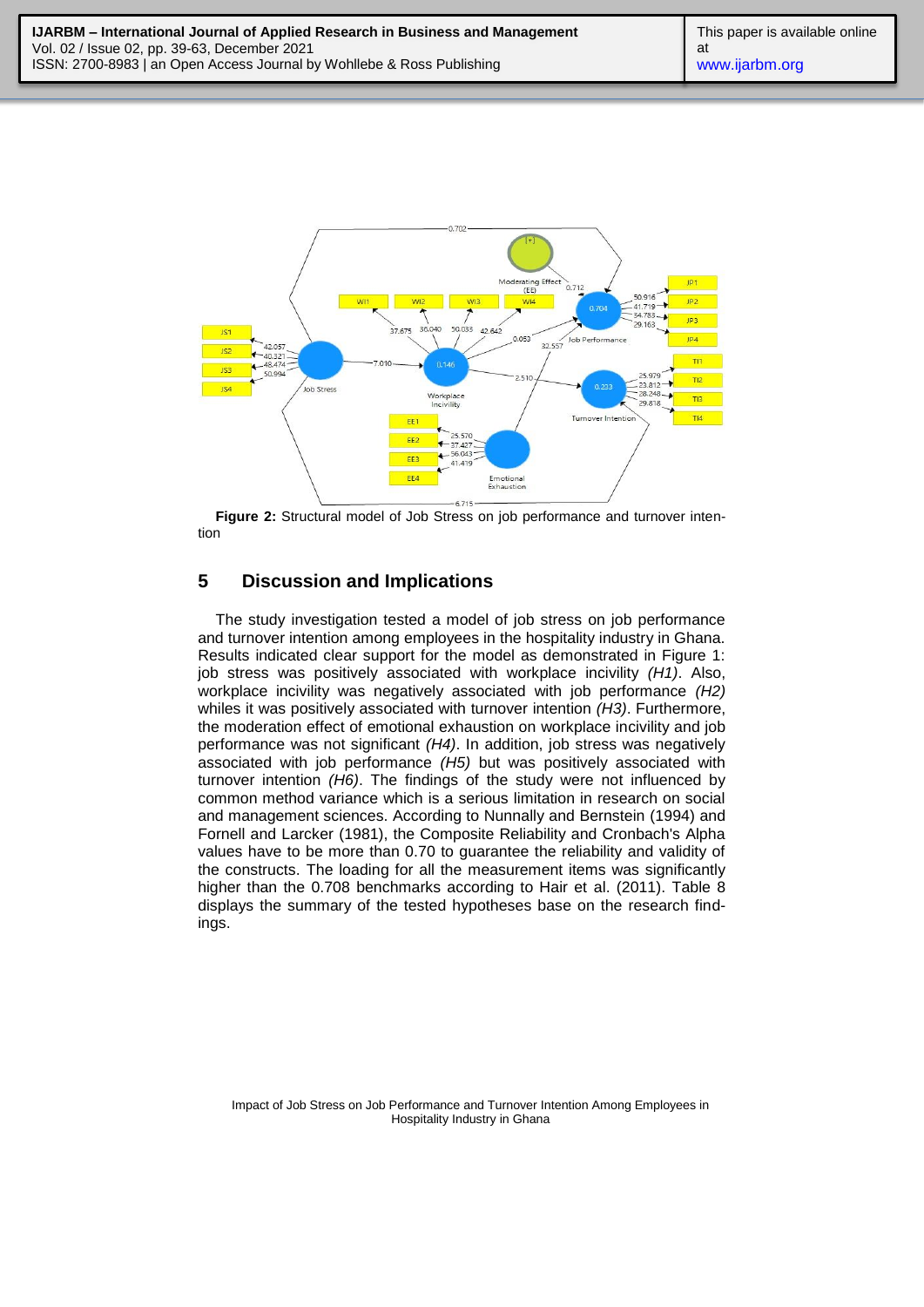**Table 8:** Status of the Hypotheses base on the research findings

| No. | <b>Research Hypotheses</b>                                                                              | Research<br><b>Status</b> |
|-----|---------------------------------------------------------------------------------------------------------|---------------------------|
| H1  | Job stress is positively related to workplace<br>incivility.                                            | Accepted                  |
| H2  | Workplace incivility is positively related to job perfor-<br>mance.                                     | Rejected                  |
| H3  | Workplace incivility is positively related to<br>turnover intention.                                    | Accepted                  |
| H4  | Emotional exhaustion moderates the<br>relationship between workplace incivility and job<br>performance. | Rejected                  |
| H5. | Job stress has a direct positive influence on job per-<br>formance.                                     | Rejected                  |
| H6  | Job stress has a direct positive influence on turnover<br>intention.                                    | Accepted                  |

#### **5.1 Practical Implications**

Impact of Job Stress on Job Performance and Turnover Intention Among Employees in Results from the current study expand on previous research in diverse ways, all of which have managerial implications. Findings indicated that employees in the hospitality industry facing stressful working conditions are more likely to exhibit uncivil behaviors and increase turnover intention. Firstly, organizations must be aware of the harmful effects of stress in the workplace and develop policies aimed at reducing stressful working conditions. Professionals must also create opportunities for employees to learn effective ways to cope with stress. Furthermore, a job is another important factor affecting employees' turnover intention. As financial institutions merge and acquire, job stress has increased, especially for employees in the hotel industry in Ghana in recent years (Chen et al., 2011). Secondly, organizations can try to reduce the pressure on employees in the workplace by introducing a flextime time system. Workplace pressure should be proportional to employee capabilities and resources. The findings of the study also affirm that job content and demands, role conflict, and low salaries play a major role in causing stress among employees in the hospitality industry which had a negative influence on job performance because in jobs in Ghana is scarce employees will embrace the stress that comes with the job than to be jobless. Lastly, an emphasis should be placed on intervention at the organizational level to combat possible polite cases. Even if bosses and managers do their best to better understand and investigate workplace incivility, all efforts to combat workplace incivility will not work unless the right organization responds. Organizations need to ensure that their employees are not emotionally exhausted by the rude experience, as it has been found to alle-

Hospitality Industry in Ghana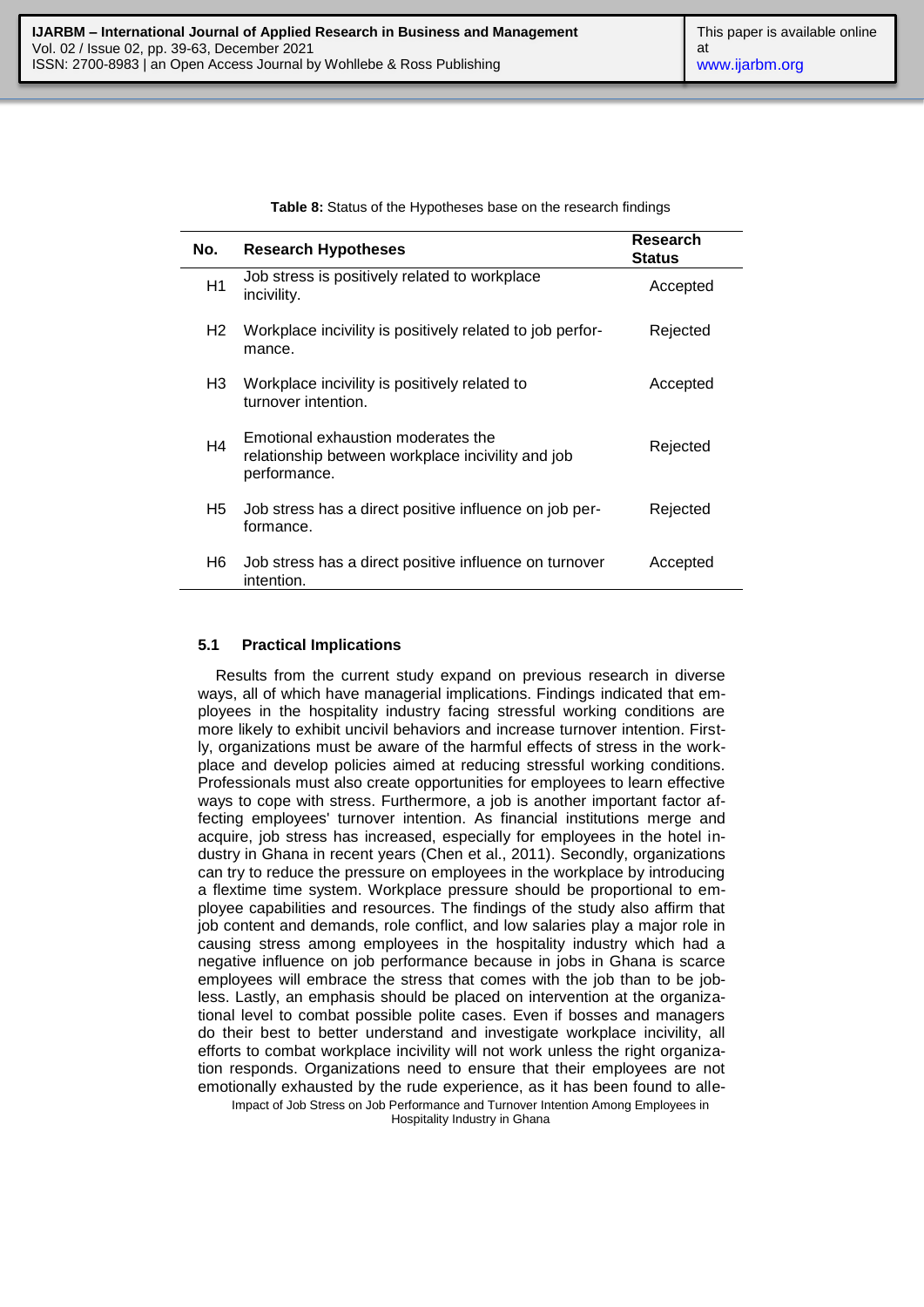viate emotional burnout between rude behavior in the workplace and the ability to perform their duties (Ferguson, 2012). One approach an organization can take is to help victims of ignorance in the workplace through free counseling and stress management training (Ferguson, 2012).

#### **5.2 Limitation and Future Research Prospect**

Although this study has many theoretical and practical implications, it is important to mention the limitations of our study. The main limitation is the nature of the non-probability sampling method (convenience sampling) used in the analysis. This fact means that we do not record longitudinal changes, so we must be very careful in determining the causal relationships between the variables. Studies involving longitudinal design will help overcome this limitation in future studies. Other mediators and dependent variables such as psychological capital, emotional intelligence, and job satisfaction were also not included in our study. These variables are important at the individual level in terms of emotional exhaustion and organizational outcomes, and these variables can further refine the model. Another limitation of this study is that the sample of employees was drawn from a specific industry in Ghana. The sample size and variety of the hospitality staff are very limited, so great care must be taken in summarizing it based on the results. Due to the limitations of our data, this study was not able to perform a longitudinal analysis that would allow us to further determine the causal relationships between the variables. Organizations in the hospitality industry can reduce employee stress by reducing employee workload, reducing role conflicts, and rethinking work to pay employees appropriately. In addition to this organizations should provide training to staff on learning stress management techniques to overcome stress issues to improve on job performance and turnover intention.

### **6 Authors**

**Dr. Kwame Asare Duffour** holds a Ph.D. degree in Science of Business Administration from Zhejiang Gongshang University, China. He is also a graduate with a Master's degree in Business Administration specializing in International Business/Trade/Commerce from Zhejiang Normal University in Hangzhou, China. He has over 8 years' experience in business administration with diverse research experience in business and social research, particularly in the areas of social entrepreneurship, corporate social responsibility (CSR), organizational behavior and marketing. He has published articles in international journals like Culture and history, Resource and Environmental Economics, International Journal of Trends on Scientific Research and Development.

**Patrick Kweku Gbolonyo** is a recent Master of Science graduate from the School of Statistics and Mathematics, Zhejiang Gongshang University in China. He holds a Higher National Diploma (HND) in Statistics from the Takoradi Technical University, Ghana. Patrick Gbolonyo has over six years of experience in Statistics and Data Analysis. His research interest includes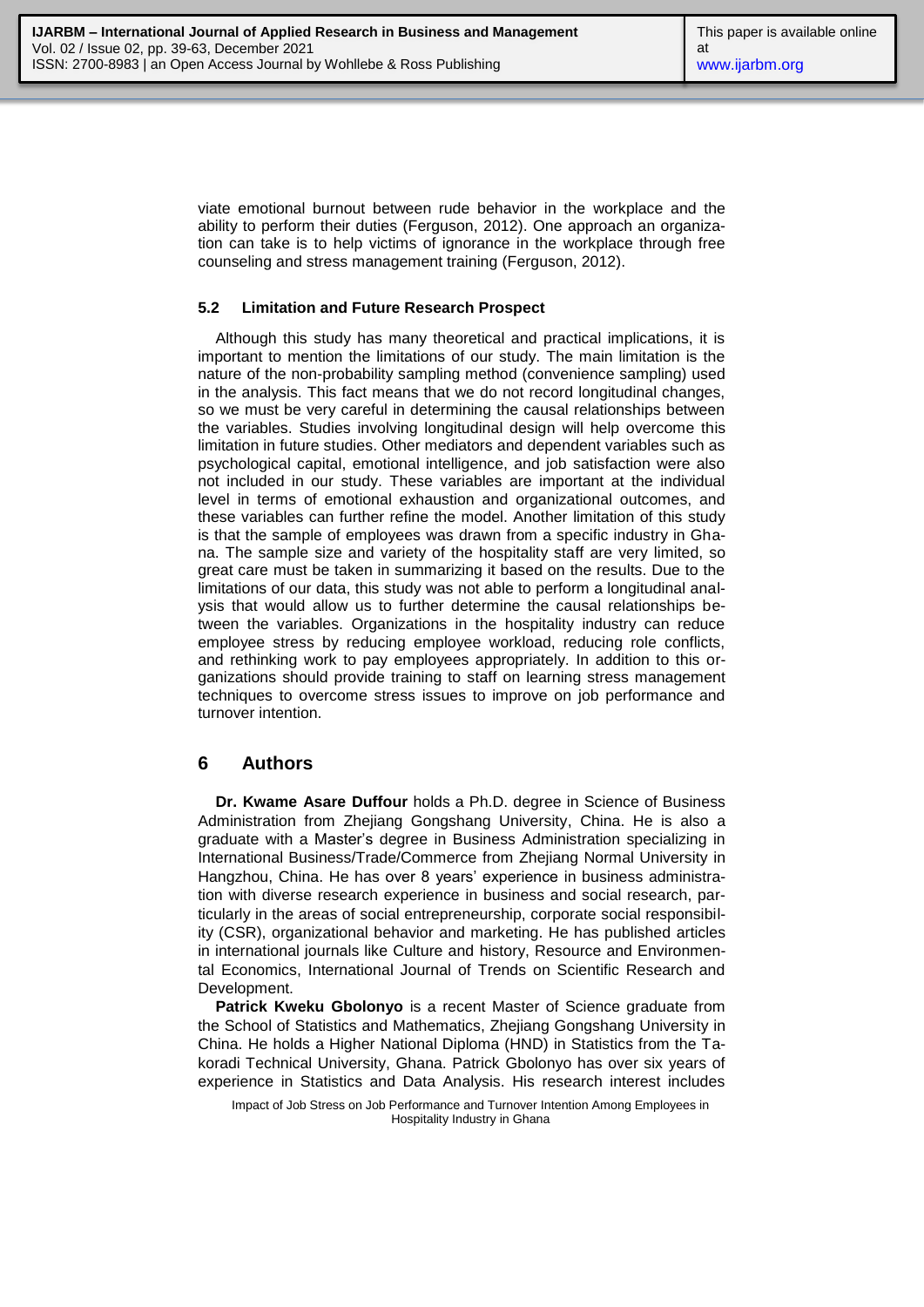Economic Research, Market Research, Business Analysis, Big Data Analysis, E-commerce, Data Management, and Data Science.

**Ting Chen** has a Master's degree in Chinese and Foreign Policy from Anqing Formal University, Anqing, China. She also holds a Bachelor's degree majoring in International Business from Jingdezhen Ceramic University, Jingdezhen City, Jiangxi Province, China. She has a research interest in foreign policy direction, corporate entrepreneurship, organizational innovation, ethical decision-making, and organizational justice. Currently an office administration staff at the School of Business Administration, Zhejiang Gongshang University, Hangzhou, China.

### **7 References**

Akgunduz, Y. (2014). The effect of organizational reliability of hotel employ-

ees on the preference of organizational silence. *Journal of Organizational Management Science*.

Alniaçik, E., Alniaçik, Ü., Erat, S., & Akçin, K. (2013). Does Personorganization Fit Moderate the Effects of Affective Commitment and Job Satisfaction on Turnover Intentions? *Procedia - Social and Behavioral Sciences*, *99*, 274–281.

<https://doi.org/10.1016/j.sbspro.2013.10.495>

- Andersson, L., & Pearson, C. (1999). Tit for Tat? The Spiraling Effect of Incivility in the Workplace. *The Academy of Management Review*, *24*, 452–471.<https://doi.org/10.2307/259136>
- Applebaum, D., Fowler, S., Fiedler, N., Osinubi, O., & Robson, M. (2010). The impact of environmental factors on nursing stress, job satisfaction, and turnover intention. *The Journal of Nursing Administration*, *40*(7–8), 323–328.<https://doi.org/10.1097/NNA.0b013e3181e9393b>
- Impact of Job Stress on Job Performance and Turnover Intention Among Employees in Hospitality Industry in Ghana Arshadi, N., & Damiri, H. (2013). The Relationship of Job Stress with Turnover Intention and Job Performance: Moderating Role of OBSE. *Pro-*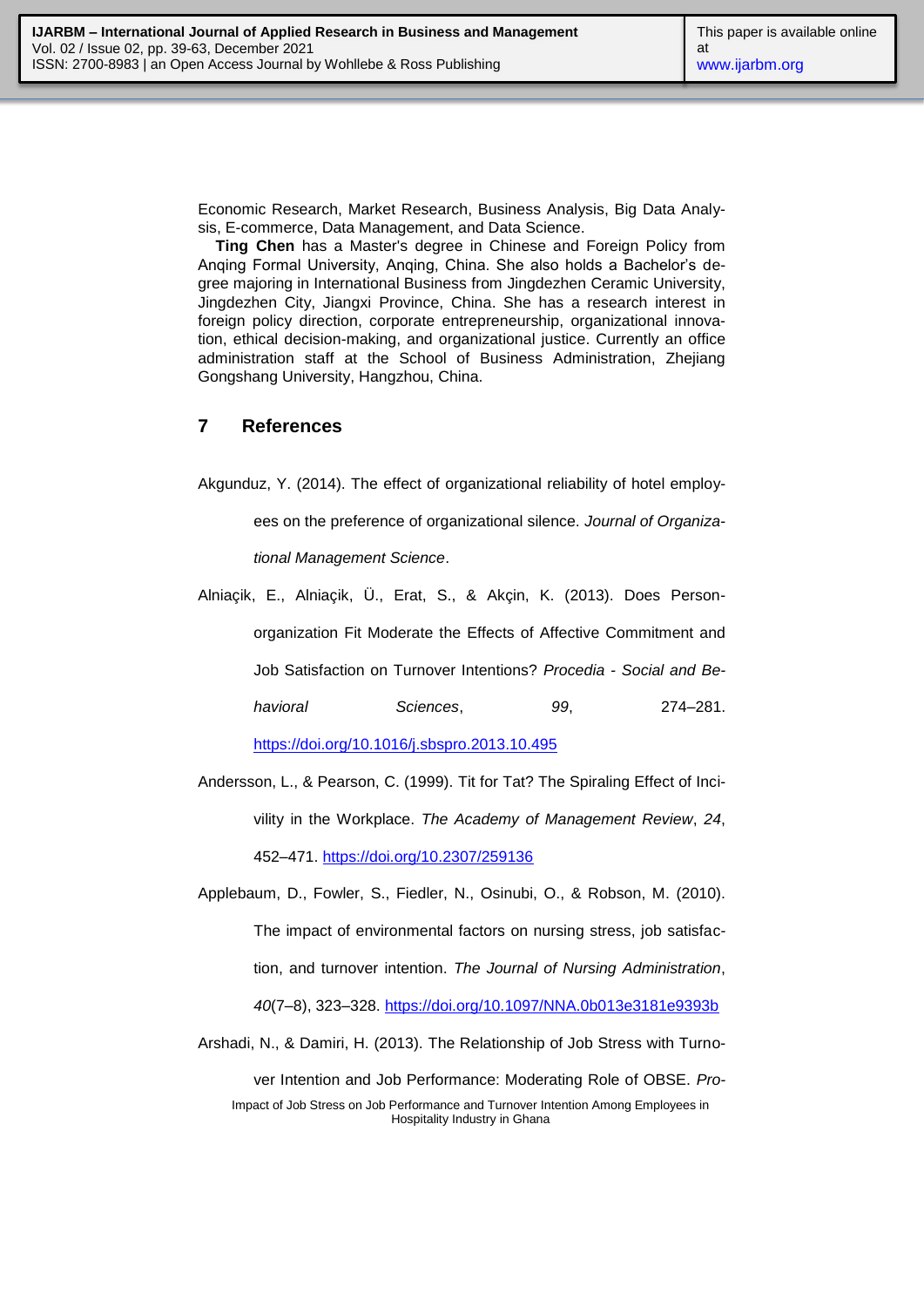*cedia - Social and Behavioral Sciences*, *84*, 706–710. <https://doi.org/10.1016/j.sbspro.2013.06.631>

- Bacharach, S. B., Bamberger, P. A., & Sonnenstuhl, W. J. (2002). Driven to Drink: Managerial Control, Work-Related Risk Factors, and Employee Problem Drinking. *The Academy of Management Journal*, *45*(4), 637–658.<https://doi.org/10.2307/3069302>
- Bakker, A. B., & Demerouti, E. (2007). The Job Demands‐Resources model: State of the art. *Journal of Managerial Psychology*, *22*(3), 309–328. <https://doi.org/10.1108/02683940710733115>

Barling, J., Kelloway, K., & Frone, M. (2005). *Handbook of Work Stress*.

Brashear, T. G., Boles, J. S., Bellenger, D. N., & Brooks, C. M. (2003). An empirical test of trust-building processes and outcomes in sales manager-salesperson relationships. *Journal of the Academy of Marketing Science*, *31*(2), 189.

<https://doi.org/10.1177/0092070302250902>

- Bruk-Lee, V., & Spector, P. E. (2006). The social stressorscounterproductive work behaviors link: Are conflicts with supervisors and coworkers the same? *Journal of Occupational Health Psychology*, *11*(2), 145–156.<https://doi.org/10.1037/1076-8998.11.2.145>
- Carpini, J., Parker, S., & Griffin, M. (2017). A Look Back and a Leap Forward: A Review and Synthesis of the Individual Work Performance Literature. *The Academy of Management Annals*, *11*, 1–61. <https://doi.org/10.5465/annals.2015.0151>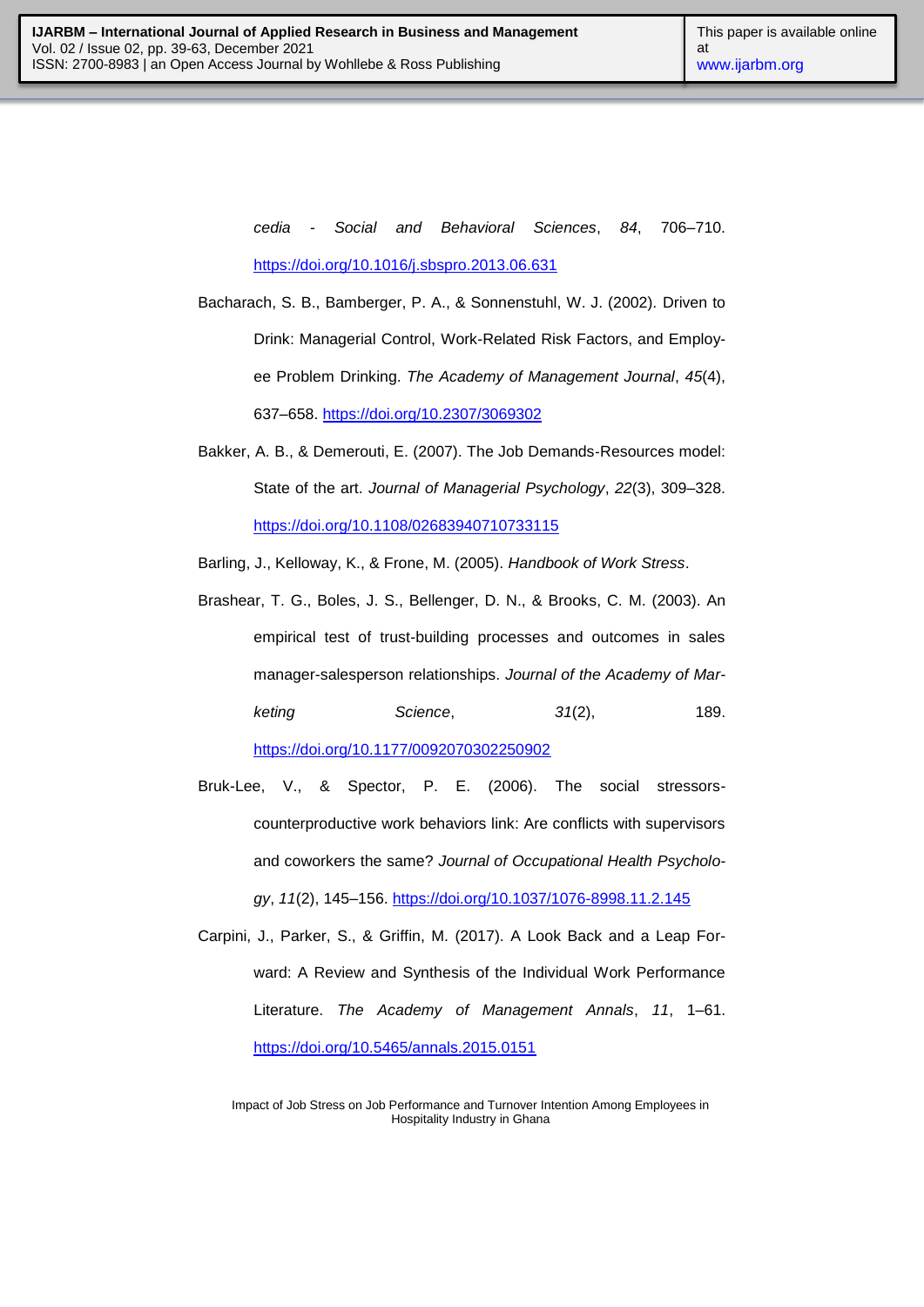- Cascio, W. (1984). Costing Human Resources: The Financial Impact of Behavior in Organizations / W.F. Cascio. *The Academy of Management Review*, *9*.<https://doi.org/10.2307/258455>
- Chen, M.-F., Lin, C.-P., & Lien, G.-Y. (2010). Modeling job stress as a mediating role in predicting construction workers. *Journal of Safety Research*, *34*(2).
- Chen, M.-F., Lin, C.-P., & Lien, G.-Y. (2011). Modelling job stress as a mediating role in predicting turnover intention. *The Service Industries Journal*, *31*(8), 1327–1345. <https://doi.org/10.1080/02642060903437543>
- Ciarocco, N., Vohs, K., & Baumeister, R. (2010). Some Good News About Rumination: Task-Focused Thinking After Failure Facilitates Performance Improvement. *Journal of Social and Clinical Psychology*, *29*, 1057–1073.<https://doi.org/10.1521/jscp.2010.29.10.1057>
- Cohen, J. (1992). A power primer. *Psychological Bulletin*, *112*(1), 155–159. [https://doi.org/10.1037//0033-2909.112.1.155](https://doi.org/10.1037/0033-2909.112.1.155)
- Cortina, L., Magley, V., Williams, J., & Langhout, R. (2001). Incivility in the Workplace: Incidence and Impact. *Journal of Occupational Health Psychology*, *6*, 64–80.<https://doi.org/10.1037/1076-8998.6.1.64>
- Fay, D., & Sonnentag, S. (2002). Rethinking the effects of stressors: A longitudinal study on personal initiative. *Journal of Occupational Health Psychology*, *7*, 221–234. [https://doi.org/10.1037//1076-8998.7.3.221](https://doi.org/10.1037/1076-8998.7.3.221)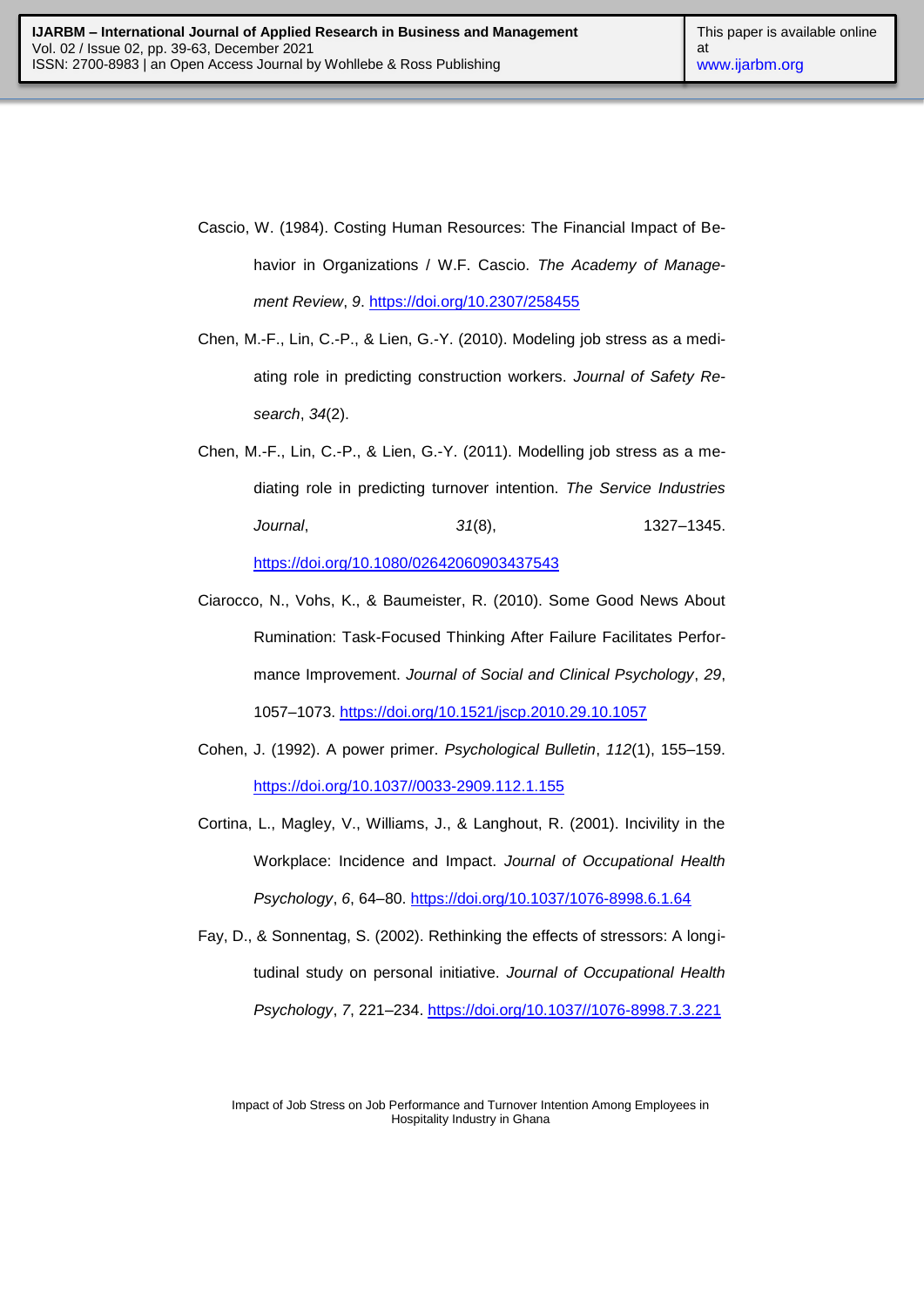- Ferguson, M. (2012). You cannot leave it at the office: Spillover and crossover of coworker incivility. *Journal of Organizational Behavior*, *33*(4), 571–588.<https://doi.org/10.1002/job.774>
- Firth, L., Mellor, D. J., Moore, K. A., & Loquet, C. (2004). How can managers reduce employee intention to quit? *Journal of Managerial Psychology*, *19*(2), 170–187.<https://doi.org/10.1108/02683940410526127>
- Folkman, S., & Lazarus, R. S. (1985). If it changes it must be a process: Study of emotion and coping during three stages of a college examination. *Journal of Personality and Social Psychology*, *48*(1), 150– 170. [https://doi.org/10.1037//0022-3514.48.1.150](https://doi.org/10.1037/0022-3514.48.1.150)
- Folkman, S., & Moskowitz, J. T. (2004). Coping: Pitfalls and promise. *Annual Review of Psychology*, *55*, 745–774. <https://doi.org/10.1146/annurev.psych.55.090902.141456>
- Fornell, C., & Larcker, D. F. (1981). Evaluating Structural Equation Models with Unobservable Variables and Measurement Error. *Journal of Marketing Research*, *18*(1), 39–50.<https://doi.org/10.2307/3151312>
- Foulk, T. A., Lanaj, K., Tu, M.-H., Erez, A., & Archambeau, L. (2018). Heavy Is the Head that Wears the Crown: An Actor-centric Approach to Daily Psychological Power, Abusive Leader Behavior, and Perceived Incivility. *Academy of Management Journal*, *61*(2), 661–684. <https://doi.org/10.5465/amj.2015.1061>
- Foulk, T., Woolum, A., & Erez, A. (2016). Catching rudeness is like catching a cold: The contagion effects of low-intensity negative behaviors.

Impact of Job Stress on Job Performance and Turnover Intention Among Employees in Hospitality Industry in Ghana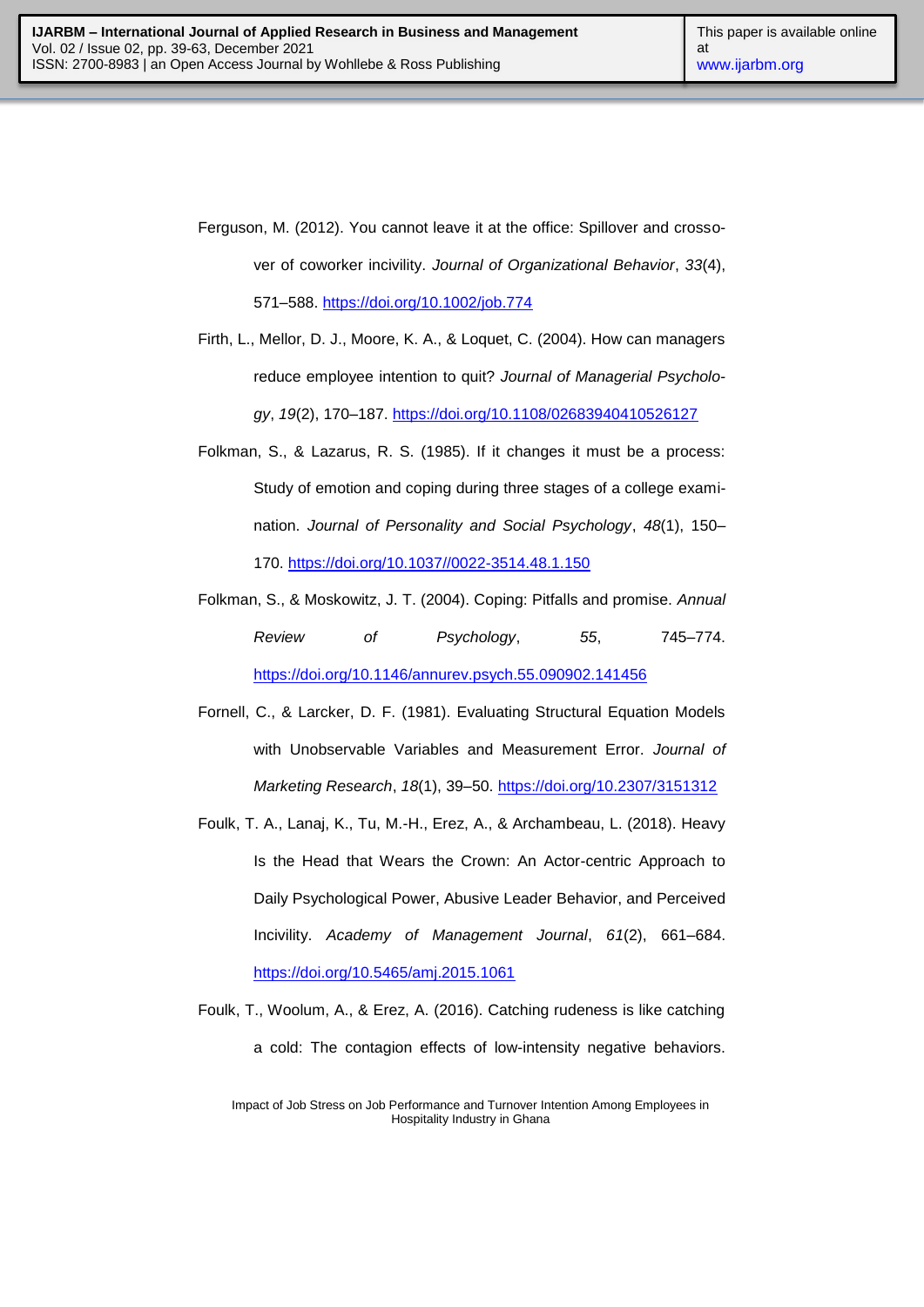*The Journal of Applied Psychology*, *101*(1), 50–67. <https://doi.org/10.1037/apl0000037>

Frijda, N. H. (1987). *The Emotions*. Cambridge University Press.

- Griffin, M., & Clark, C. M. (2014). Revisiting cognitive rehearsal as an intervention against incivility and lateral violence in nursing: 10 years later. *Journal of Continuing Education in Nursing*, *45*(12), 535–542; quiz 543–544.<https://doi.org/10.3928/00220124-20141122-02>
- Hair, J. F., Ringle, C. M., & Sarstedt, M. (2011). PLS-SEM: Indeed a Silver Bullet. *Journal of Marketing Theory and Practice*, *19*(2), 139–152. <https://doi.org/10.2753/MTP1069-6679190202>
- Hansen, R. J. (1993). *Personal harassment in the Canadian force: 1992 survey*. Canadian Forces Personnel Applied Research Unit.
- Henseler, J., Ringle, C. M., & Sarstedt, M. (2015). A new criterion for assessing discriminant validity in variance-based structural equation modeling. *Journal of the Academy of Marketing Science*, *43*(1), 115– 135.<https://doi.org/10.1007/s11747-014-0403-8>
- Hobfoll, S. E. (2001). The Influence of Culture, Community, and the Nested-Self in the Stress Process: Advancing Conservation of Resources Theory. *Applied Psychology*, *50*(3), 337–421. <https://doi.org/10.1111/1464-0597.00062>
- Jackson, S., & Schuler, R. (1985). A Meta-Analysis and Conceptual Critique of Research on Role Ambiguity and Role Conflict in Work Settings. *Organizational Behavior and Human Decision Processes*, *36*, 16–

78. [https://doi.org/10.1016/0749-5978\(85\)90020-2](https://doi.org/10.1016/0749-5978(85)90020-2)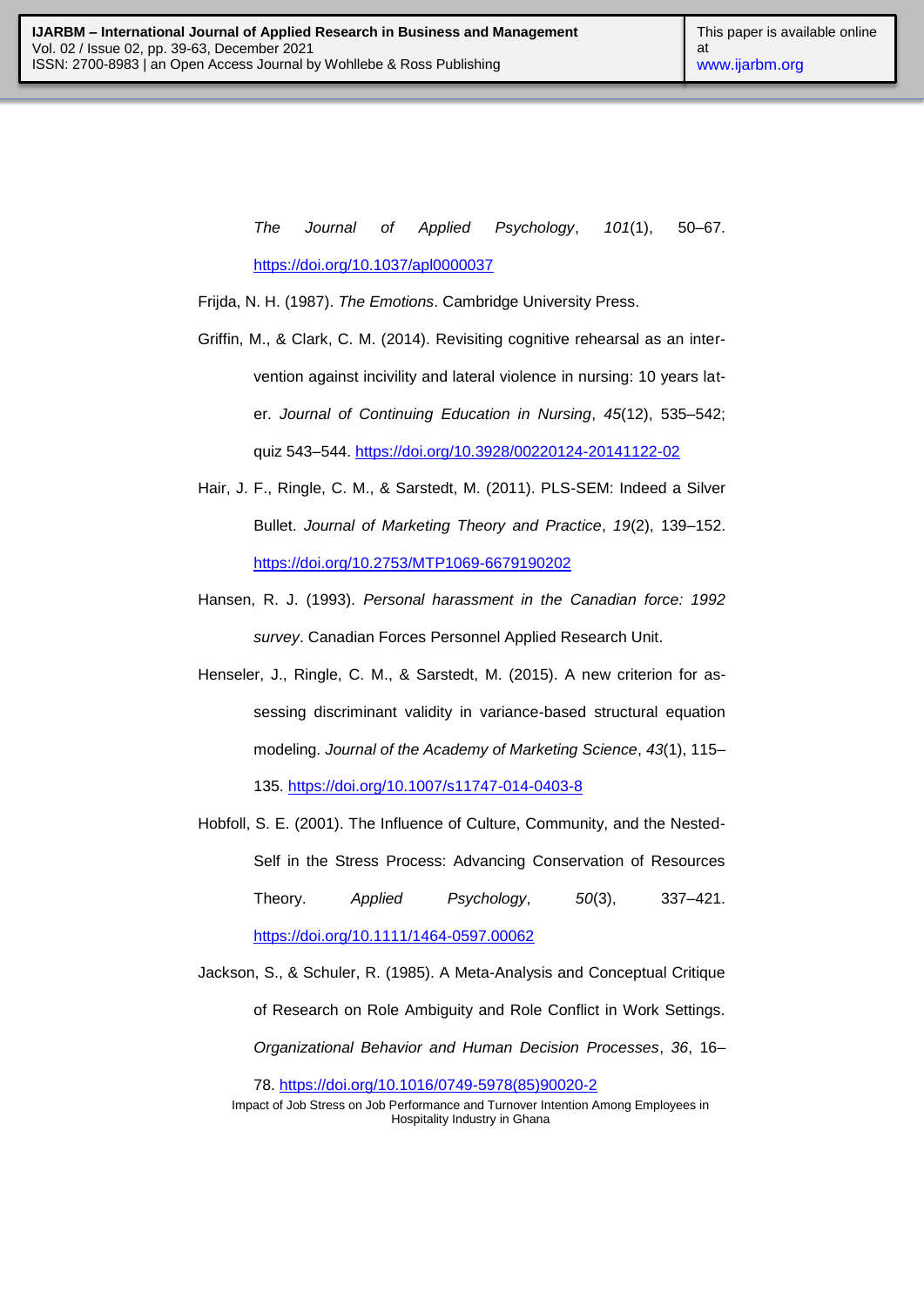- Jex, S. M. (1998). *Stress and job performance: Theory, research, and implications for managerial practice* (pp. xiv, 129). Sage Publications Ltd.
- Koeske, G. F., & Koeske, R. D. (1993). A Preliminary Test of a Stress-Strain-Outcome Model for Reconceptualizing the Burnout Phenomenon. *Journal of Social Service Research*, *17*(3–4), 107–135. [https://doi.org/10.1300/J079v17n03\\_06](https://doi.org/10.1300/J079v17n03_06)
- Lau, V., Au, W., & Ho, J. (2003). A Qualitative and Quantitative Review of Antecedents of Counterproductive Behavior in Organizations. *Journal of Business and Psychology*, *18*. <https://doi.org/10.1023/A:1025035004930>
- Lee, T. W., Mitchell, T. R., Sablynski, C. J., Burton, J. P., & Holtom, B. C. (2004). The Effects of Job Embeddedness on Organizational Citizenship, Job Performance, Volitional Absences, and Voluntary Turnover. *The Academy of Management Journal*, *47*(5), 711–722. <https://doi.org/10.2307/20159613>
- Liao, H., & Chuang, A. (2004). A Multilevel Investigation of Factors Influencing Employee Service Performance and Customer Outcomes. *Academy of Management Journal*, *47*, 41–58. <https://doi.org/10.5465/20159559>
- Maslach, C., & Jackson, S. E. (1981). The measurement of experienced burnout. *Journal of Organizational Behavior*, *2*(2), 99–113. <https://doi.org/10.1002/job.4030020205>
- Netemeyer, R. G., Boles, J. S., McKee, D. O., & McMurrian, R. (1997). An

Impact of Job Stress on Job Performance and Turnover Intention Among Employees in Hospitality Industry in Ghana Investigation into the Antecedents of Organizational Citizenship Be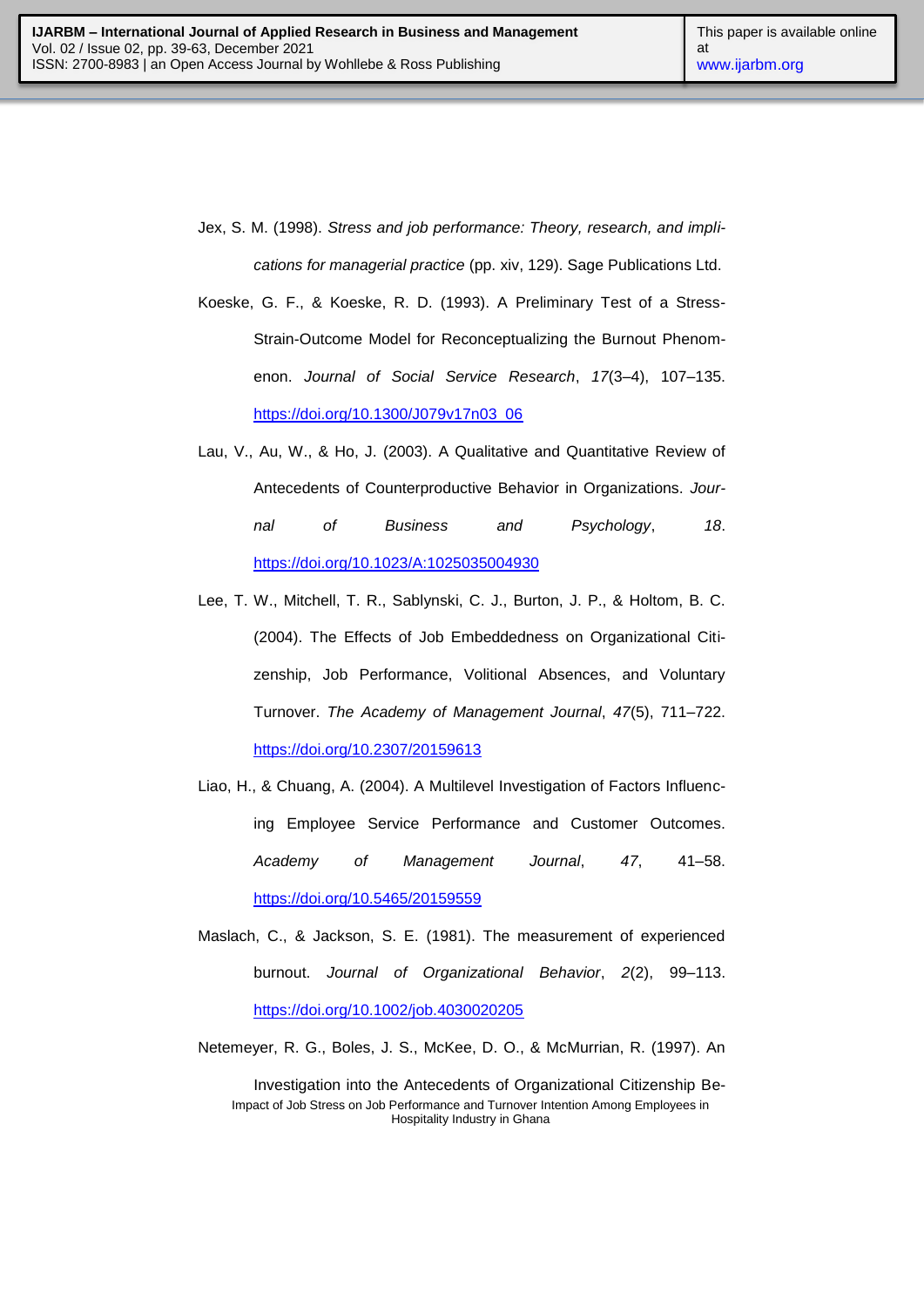haviors in a Personal Selling Context. *Journal of Marketing*, *61*(3),

85–98.<https://doi.org/10.2307/1251791>

- Neveu, J.-P. (2007). *Jailed resources: Conservation of resources theory as applied to burnout among prison guards*. <https://doi.org/10.1002/JOB.393>
- Nicholson, T., & Griffin, B. (2014). Here Today but Not Gone Tomorrow: Incivility Affects After-Work and Next-Day Recovery. *Journal of Occupational Health Psychology*, *20*.<https://doi.org/10.1037/a0038376>

Nunnally, J. C., & Bernstein, I. H. (1994). *Psychometric theory*. McGraw-Hill.

- Pearson, C. M., & Porath, C. L. (2005). On the nature, consequences and remedies of workplace incivility: No time for "nice"? Think again. *Academy of Management Perspectives*, *19*(1), 7–18. <https://doi.org/10.5465/ame.2005.15841946>
- Penney, L. M., & Spector, P. E. (2005). Job stress, incivility, and counterproductive work behavior (CWB): The moderating role of negative affectivity. *Journal of Organizational Behavior*, *26*(7), 777–796. <https://doi.org/10.1002/job.336>
- Porath, C. L., & Erez, A. (2007). Does Rudeness Really Matter? The Effects of Rudeness on Task Performance and Helpfulness. *Academy of Management Journal*, *50*(5), 1181–1197. <https://doi.org/10.5465/amj.2007.20159919>
- Porath, C. L., Overbeck, J. R., & Pearson, C. M. (2008). Picking up the gauntlet: How individuals respond to status challenges. *Journal of*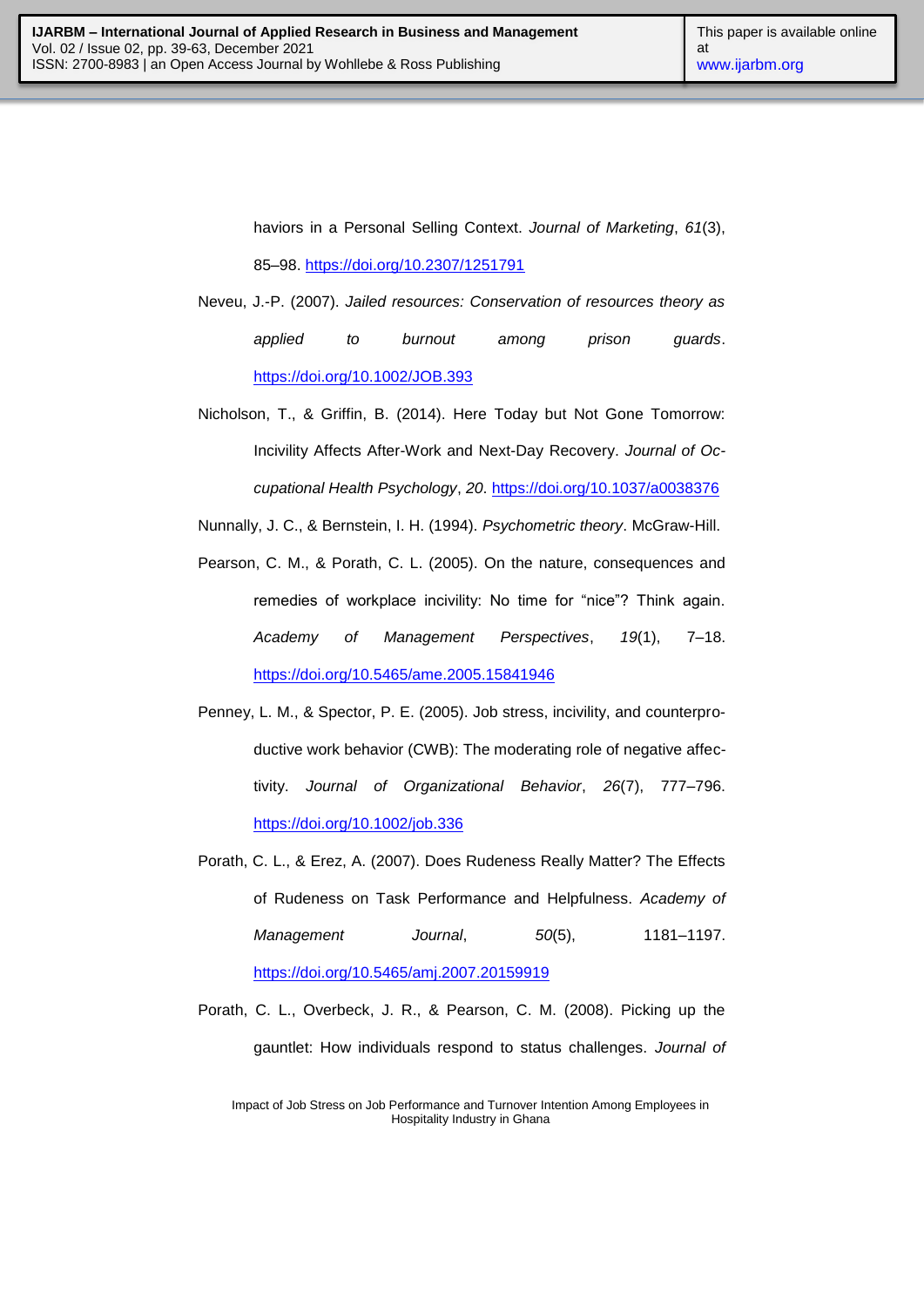*Applied Social Psychology*, *38*(7), 1945–1980. <https://doi.org/10.1111/j.1559-1816.2008.00375.x>

- Sakurai, K., & Jex, S. M. (2012). Coworker incivility and incivility targets' work effort and counterproductive work behaviors: The moderating role of supervisor social support. *Journal of Occupational Health Psychology*, *17*(2), 150–161.<https://doi.org/10.1037/a0027350>
- Saroj, N., & Nazia, M. (2009). Examining the Relationship between Work Life Conflict, Stress and Turnover Intentions among Marketing Executives in Pakistan. *International Journal of Business and Management*, *3*.<https://doi.org/10.5539/ijbm.v3n11p93>
- Sawyerr, O., Srinivas, S., & Wang, S. (2009). Call center employee personality factors and service performance. *Journal of Services Marketing - J SERV MARK*, *23*, 301–317. <https://doi.org/10.1108/08876040910973413>
- Settles, I. H., Sellers, R. M., & Damas, A. (2002). One role or two?: The function of psychological separation in role conflict. *Journal of Applied Psychology*, *87*(3), 574–582. [https://doi.org/10.1037/0021-](https://doi.org/10.1037/0021-9010.87.3.574) [9010.87.3.574](https://doi.org/10.1037/0021-9010.87.3.574)
- Shaw, J. D., Duffy, M. K., Johnson, J. L., & Lockhart, D. E. (2005). Turnover, Social Capital Losses, and Performance. *The Academy of Management Journal*, *48*(4), 594–606.<https://doi.org/10.2307/20159681>
- Sheridan, J. E. (1992). Organizational Culture and Employee Retention. *Academy of Management Journal*, *35*(5), 1036–1056.

<https://doi.org/10.5465/256539>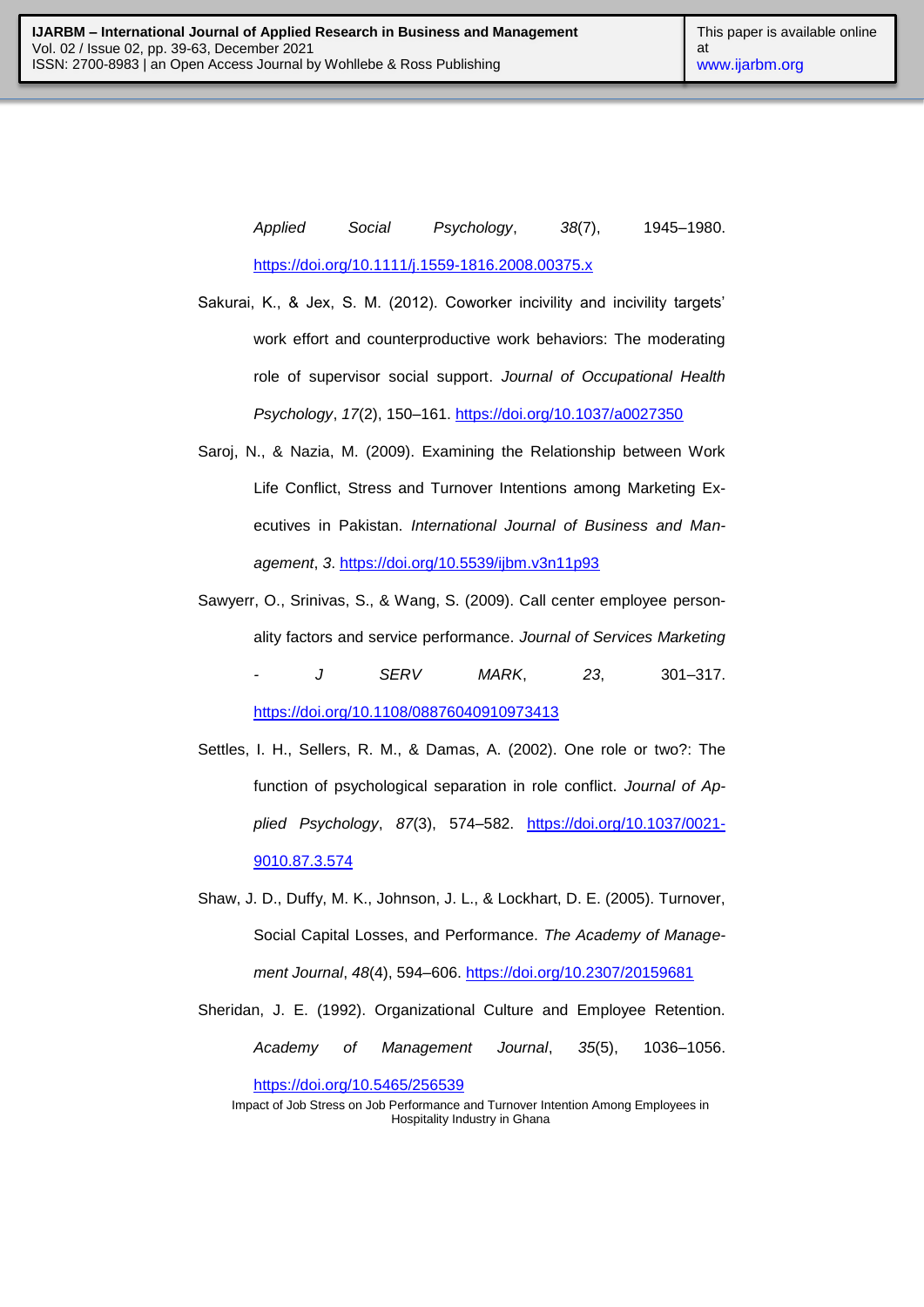- Shih-Tse Wang, E. (2014). The effects of relationship bonds on emotional exhaustion and turnover intentions in frontline employees. *Journal of Services Marketing*, *28*(4), 319–330. [https://doi.org/10.1108/JSM-11-](https://doi.org/10.1108/JSM-11-2012-0217) [2012-0217](https://doi.org/10.1108/JSM-11-2012-0217)
- Simon, H. A. (1967). Motivational and emotional controls of cognition. *Psychological Review*, *74*(1), 29–39.<https://doi.org/10.1037/h0024127>
- Siu, O., Phillips, D. R., & Leung, T. (2003). Age differences in safety attitudes and safety performance in Hong Kong construction workers. *Journal of Safety Research*, *34*(2), 199–205. [https://doi.org/10.1016/s0022-4375\(02\)00072-5](https://doi.org/10.1016/s0022-4375(02)00072-5)
- Smith, C. A., Tong, E. M. W., & Ellsworth, P. C. (2014). The differentiation of positive emotional experience as viewed through the lens of appraisal theory. In *Handbook of positive emotions* (pp. 11–27). The Guilford Press.
- Smith, P. C., & Goddard, M. (2002). Performance management and Operational Research: A marriage made in heaven? *Journal of the Operational Research Society*, *53*(3), 247–255. <https://doi.org/10.1057/palgrave.jors.2601279>
- Starr, M., Saarsalmi, A., Hokkanen, T., Merilä, P., & Helmisaari, H.-S. (2005). Models of litterfall production for Scots pine (Pinus sylvestris L.) in Finland using stand, site and climate factors. *Forest Ecology and Management*, *205*, 215–225.

<https://doi.org/10.1016/j.foreco.2004.10.047>